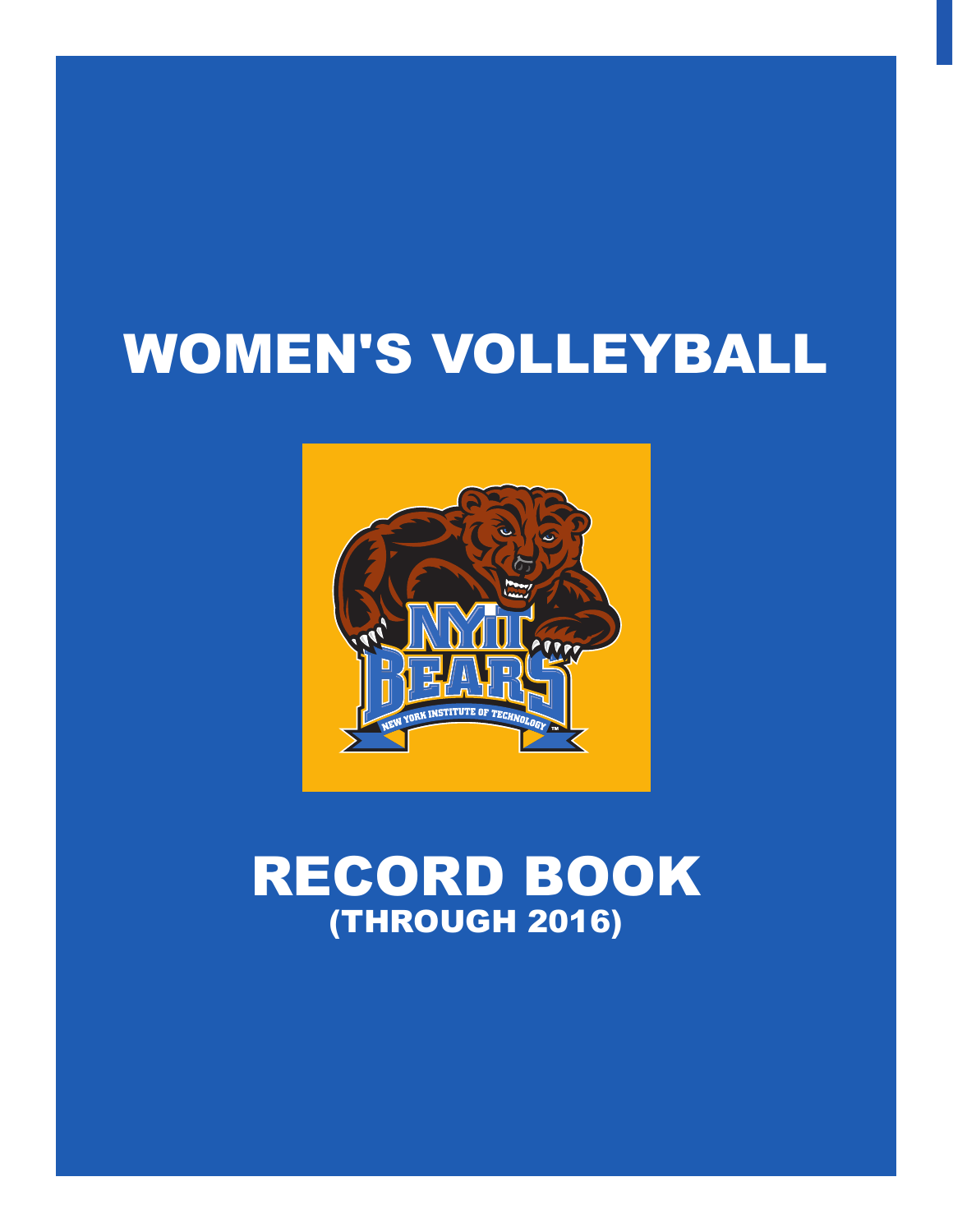## **HONORS AND AWARDS**









**Rivera** 

Zevnep Isik

Lindsev



Klein







Damla Albayrak

**Russ** 

**AVCA ALL-AMERICAN** 

#### NCAA NORTHEAST REGION ALL-TOURNAMENT TEAM

#### **AVCA EAST REGION ROOKIE OF THE YEAR**

#### **AVCA ALL-EAST REGION**

#### **DAKTRONICS ALL-EAST REGION**

#### **ECC SCHOLAR-ATHLETE OF THE YEAR**

| <b>ECC LIBERO OF THE YEAR</b> |  |
|-------------------------------|--|
|                               |  |



All-American Burcu Hakyemez '04 ranks first all-time in career kills (2,046), season kills (588), and individual match kills (36).



Cable

#### 

#### **ECC ROOKIE OF THE YEAR ECC ALL-CONFERENCE FIRST TEAM**

| <b>SECOND TEAM</b> |  |
|--------------------|--|
|                    |  |
|                    |  |
|                    |  |
|                    |  |
|                    |  |
|                    |  |
|                    |  |
|                    |  |
|                    |  |
|                    |  |
| <b>THIRD TEAM</b>  |  |
|                    |  |
|                    |  |
|                    |  |

#### **NYCAC ALL-CONFERENCE**

**FIRST TEAM SECOND TEAM** THIRD TEAM **ECC COACH OF THE YEAR NYCAC COACH OF THE YEAR**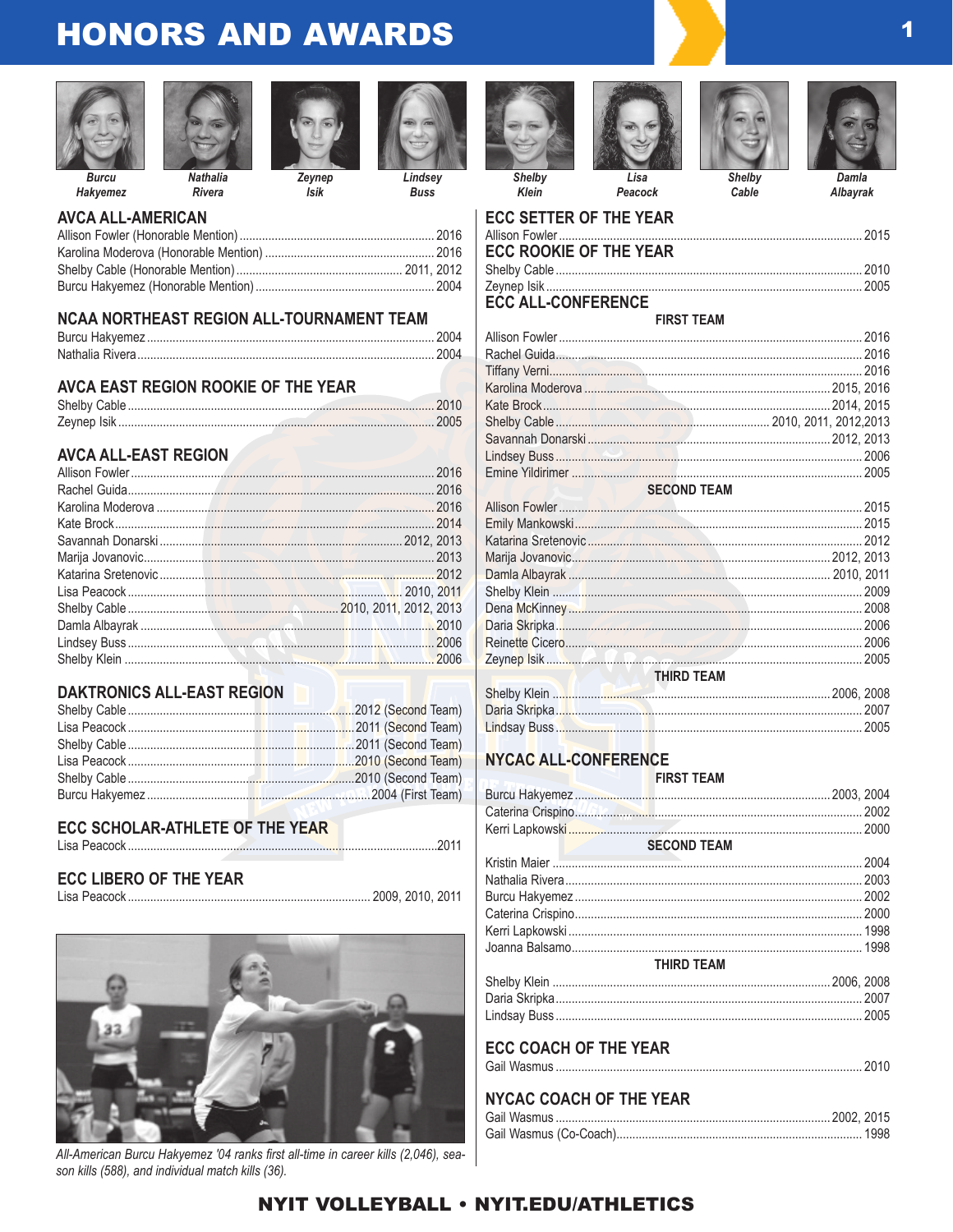## 2 **2 INDIVIDUAL RECORDS**

| KILLS |                                                   |
|-------|---------------------------------------------------|
| 36    | Burcu Hakyemez                                    |
|       | vs. Clarion, 10/10/01                             |
| 33    | Janna Balsamo                                     |
|       | vs. Binghamton, 10/31/98                          |
| 31    | <b>Burcu Hakyemez</b>                             |
|       | vs. Queens, 10/10/01                              |
| 30    | Kristin Maier                                     |
|       | vs. Kutztown, 9/11/04                             |
| 28    | Christine Ricciardi                               |
|       | vs. Concordia, 10/4/88                            |
| 27    | Burcu Hakyemez                                    |
|       | vs. Merrimack, 9/25/04                            |
|       | vs. Slippery Rock, 10/13/01                       |
|       | Kerri Lapkowski                                   |
|       | vs. Adelphi, 9/25/99                              |
|       | vs. C.W. Post, 9/29/99                            |
| 26    | vs. Molloy, 10/24/98                              |
|       | Emily Mankowski<br>vs. Southern Conn. St., 9/5/15 |
|       | <b>Shelby Cable</b>                               |
|       | at Caldwell, 10/7/11                              |
|       | Zeynep Isik                                       |
|       | vs. Millersville, 10/23/05                        |
|       | Janna Balsamo                                     |
|       | vs. Sacred Heart, 10/8/98                         |
|       | Kerri Lapkowski                                   |
|       | vs. Adelphi, 9/22/97                              |
|       | <b>Christine Ricciardi</b>                        |
|       | vs. Colgate, 11/4/89                              |
|       |                                                   |

#### **ASSISTS**

| 75 | Lindsey Buss                   |
|----|--------------------------------|
|    | vs. Merrimack, 9/18/04         |
| 72 | <b>Lindsey Buss</b>            |
|    | vs. Kutztown, 9/11/04          |
| 70 | Caterina Crispino              |
|    | vs. Clarion, 10/10/01          |
| 64 | Caterina Crispino              |
|    | vs. Bentley, 9/8/01            |
| 62 | Maggie Pfister                 |
|    | vs. Concordia, 10/25/89        |
| 61 | Caterina Crispino              |
|    | vs. Concordia 10/31/01         |
|    | <b>Allison Fowler</b>          |
|    | vs. Caldwell, 9/20/14          |
| 58 | Allison Fowler                 |
|    | vs. New Haven, 9/28/16         |
|    | <b>Lindsey Buss</b>            |
|    | vs. Dowling 11/20/03           |
|    | Marija Jovanovic               |
|    | vs. Stonehill, 10/5/12         |
| 57 | Allison Fowler                 |
|    | vs. Southern Conn. St., 9/5/15 |
|    | Caterina Crispino              |
|    | vs. Dowling, 10/29/01          |
| 56 | Damla Albayrak                 |
|    | vs. C.W. Post, 9/29/11         |
|    | Lindsey Buss                   |
|    | vs. New Haven, 10/15/03        |
|    | vs. New Haven, 10/11/05        |
|    | Lisa Yee                       |
|    | vs. Adelphi, 11/11/95          |

#### **ATTACK ATTEMPTS**

| 79                  | Kerri Lapkowski            |
|---------------------|----------------------------|
|                     | vs. Adelphi, 9/22/97       |
| 76                  | Elpis Anadolis             |
|                     | vs. Oswego, 10/23/93       |
| 74                  | Janna Balsamo              |
|                     | vs. C.W. Post, 9/29/97     |
| 71                  | <b>Burcu Hakyemez</b>      |
|                     | vs. Clarion, 10/10/01      |
|                     | Zeynep Isik                |
|                     | vs. Millersville, 10/23/05 |
| 70                  | Kerri Lapkowski            |
|                     | vs. C.W. Post, 9/29/97     |
| <b>SERVICE ACES</b> |                            |
| 10                  | Nina Jankauskas            |
|                     | vs. Quinnipiac, 9/19/87    |
|                     |                            |

| vs. Quinnipiac, 9/19/87      |
|------------------------------|
| Kecia Stoffer                |
| vs. C.W. Post, 11/11/88      |
| <b>Lindsey Buss</b>          |
| vs. E. Stroudsburg, 10/14/05 |
| Kerri Lapkowski              |
| vs. NJIT, 9/23/99            |
| <b>Burcu Hakyemez</b>        |
| vs. Mercy, 11/06/04          |
| <b>Emine Yildirimer</b>      |
| vs. S. New Hampshire,        |
| 10/17/03                     |
| Erin Stoen                   |
| vs. C.W. Post, 10/25/03      |
| Joanna Rodziewicz            |
| vs. Dominican, 9/21/02       |
|                              |

## **DIGS**

| 44 | Emine Yildirimer           |
|----|----------------------------|
|    | vs. Kutztown, 9/9/05       |
| 36 | Janna Balsamo              |
|    | vs. C.W. Post, 9/29/97     |
| 35 | <b>Kerri Lapkowski</b>     |
|    | vs. C.W. Post, 9/29/97     |
| 33 | <b>Portia McIntosh</b>     |
|    | vs. Pace, 9/20/16          |
|    | Sandra Samuel              |
|    | vs. New Haven, 1990        |
|    | Maria Herrera              |
|    | vs. Army, 10/25/88         |
| 32 | Lisa Peacock               |
|    | vs. Kutztown, 9/1/11       |
|    | Maria Herrera              |
|    | vs. Army, 9/27/88          |
|    | Maria Herrera              |
|    | vs. Bentley, 10/1/88       |
| 31 | Emine Yildirimer           |
|    | vs. Millersville, 10/23/05 |
| 30 | Chessie Santeramo          |
|    | vs. Daemen, 11/19/16       |
|    | vs. New Haven, 9/28/16     |
|    | <b>Emine Yildirimer</b>    |
|    | vs. UMASS-Lowell, 9/23/05  |
|    | Becky Syers                |
|    | vs. Dowling, 10/30/14      |
|    | vs. Kutztown, 9/11/15      |

| <b>BLOCK ASSISTS</b> |                           |  |  |
|----------------------|---------------------------|--|--|
| 14                   | Amy Stufflebeam           |  |  |
|                      | vs. C.W. Post, 1990       |  |  |
| 10                   | Christine Ricciardi       |  |  |
|                      | vs. Concordia, 9/9/87     |  |  |
| 9                    | Dena McKinney             |  |  |
|                      | vs. Dowling, 10/18/07     |  |  |
|                      | Daria Skripka             |  |  |
|                      | vs. Queens, 10/25/07      |  |  |
|                      | Burcu Hakyemez            |  |  |
|                      | vs. Indianapolis, 9/13/02 |  |  |
|                      | Kelly Brown               |  |  |
|                      | vs. Bridgeport, 11/7/13   |  |  |
|                      | Katarina Sretenovic       |  |  |
|                      | vs. Bridgeport, 11/7/13   |  |  |
| 8                    | Michelle Porobija         |  |  |
|                      | vs. Oswego, 10/14/93      |  |  |
|                      | Kate Brock                |  |  |
|                      | vs. Bridgeport, 11/8/12   |  |  |
|                      | Kelly Brown               |  |  |
|                      | vs. Bridgeport, 11/23/13  |  |  |
|                      | Katarina Sretenovic       |  |  |
|                      | vs. Bridgeport, 11/23/13  |  |  |
|                      | Kate Brock                |  |  |
|                      | at Stonehill, 10/4/14     |  |  |

## **SOLO BLOCKS**<br>8 **Kave-Ann C**

Kaye-Ann Campbell vs. Southampton, 10/6/99 Kaye-Ann Campbell vs. NSU 8/28/99 Erin Stoen vs. Mercy, 9/19/03 Daria Skripka vs. West Chester, 10/23/05 Kate Brock vs. District of Columbia, 9/20/12 Daria Skripka vs. Saint Rose, 9/15/07 Daria Skripka vs. Kutztown, 10/27/07 Marjorie Simon vs. Indiana (Pa.), 9/9/95 Marjorie Simon vs. Ald. Brod., 10/14/95 Michelle White vs. Ald. Brod., 10/14/95 Suzanne Matthews vs. Bridgeport, 9/9/98<br>5 Mariorie Simon Marjorie Simon vs. St. Andrew, 10/13/95 Michelle Porobija vs. Adelphi, 10/1/93 Kaye-Ann Campbell vs. EUP, 9/18/99 Daria Skripka vs. Bridgeport, 10/19/06

*Records since 1987 Active players in* **bold**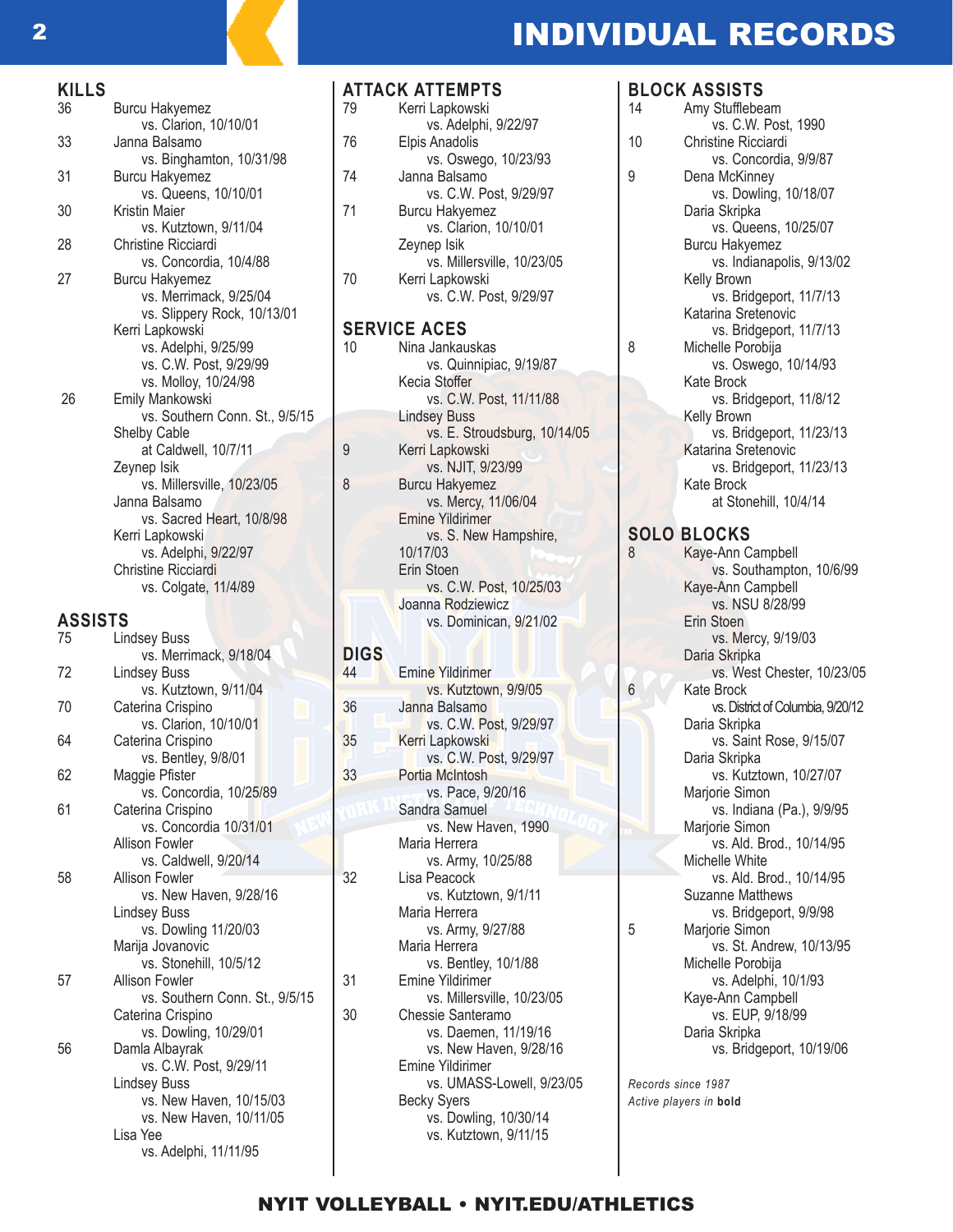## SINGLE-SEASON RECORDS 3



*Two-time All-NYCAC selection, Caterina Crispino holds the all-time season assists record of 1,513 in 2002.*

#### **KILLS**

| 1.               | 588 Burcu Hakyemez  2004  |  |
|------------------|---------------------------|--|
| 2.               | 566 Kerri Lapkowski  1999 |  |
| 3.               |                           |  |
| $\overline{4}$ . | 526 Kristin Maier 2004    |  |
| 5.               | 519 Burcu Hakyemez  2003  |  |
| 6.               | 499 Kerri Lapkowski  2000 |  |
| 7 <sub>1</sub>   | 490 Janna Balsamo 1998    |  |
| 8.               |                           |  |
| 9.               |                           |  |
| 10.              |                           |  |

### **ATTACK PERCENTAGE**

|                  | (Minimum five attempts/set)     |  |
|------------------|---------------------------------|--|
| 1.               | .340  Burcu Hakyemez  2001      |  |
| 2.               | .336  Burcu Hakyemez  2004      |  |
| 3.               | .325  Rachel Guida  2016        |  |
| 3.               | .317  Alison Rohme  1989        |  |
| $\overline{4}$ . | .312  Burcu Hakyemez  2002      |  |
| 5.               | .308  Katarina Sretenovic  2012 |  |
| 6                | 303 Katarina Sretenovic  2013   |  |
| 7 <sub>1</sub>   | .301  Savannah Donarski  2012   |  |
| 8.               | .300  Burcu Hakyemez  2003      |  |
| 9.               | .296  Eylul Tuvan  2008         |  |

### **ASSISTS**

| .                               |  |
|---------------------------------|--|
| 1. 1513 Caterina Crispino  2002 |  |
| 2. 1500 Caterina Crispino 2001  |  |
| 3. 1484 Lindsey Buss  2004      |  |
| 4. 1324 Allison Fowler  2015    |  |
| 5. 1263 Caterina Crispino  2000 |  |

| 6. 1262 Lindsey Buss  2003      |  |
|---------------------------------|--|
| 7. 1174  Marija Jovanovic  2013 |  |
| 8. 1110 Allison Fowler  2016    |  |
| 1110 Lindsey Buss  2005         |  |
| 10. 1089 Emily Syers 2009       |  |

### **SOLO BLOCKS**

| $1_{\cdot}$    | 129 Marjorie Simon 1995    |
|----------------|----------------------------|
| 2 <sub>1</sub> | 116 Alayna Pfieffer 1994   |
| 3.             | 98 Kaye-Ann Campbell 1999  |
| 4 <sup>1</sup> | 97 Michelle White  1995    |
| 5.             | 91 Marjorie Simon 1994     |
| 6.             | 89 Michelle Porobija  1994 |

#### **BLOCK ASSISTS**

| $1_{-}$        | 131 Rachel Guida  2016                    |  |
|----------------|-------------------------------------------|--|
| $2 -$          | 120 Burcu Hakyemez  2002                  |  |
| 3              | 117 Kelly Brown 2013                      |  |
| 4.             |                                           |  |
| 5.             | 95 Burcu Hakyemez  2003                   |  |
|                |                                           |  |
|                |                                           |  |
| 8 <sub>1</sub> |                                           |  |
| 9.             | 88 Kate Brock  2013                       |  |
| 10.            | 85 Katarina Sretenovic <b>Manage 2013</b> |  |
|                |                                           |  |

### **TOTAL BLOCKS**

| 1.                              | 182 Kaye-Ann Campbell 1999   |  |
|---------------------------------|------------------------------|--|
| 2.                              | 163 Burcu Hakyemez  2002     |  |
| $\overline{3}$                  |                              |  |
| 4.                              | 158 Marjorie Simon 1995      |  |
| 5.                              |                              |  |
| ц,                              | 154 Alayna Pfieffer 1994     |  |
| $7_{\scriptscriptstyle{\perp}}$ | 140 Suzanne Matthews  1999   |  |
| 8.                              | 131 Michelle Porobija  1993  |  |
| 9                               | 131 Kate Brock  2012         |  |
|                                 | 10. 128 Michelle White  1995 |  |
|                                 |                              |  |

#### **ATTACK ATTEMPTS**

| 1. | 1458 Janna Balsamo 1998         |  |
|----|---------------------------------|--|
| 2. | 1449 Kerri Lapkowski  2000      |  |
| 3. | 1383 Kerri Lapkowski  1998      |  |
| 4. | 1358 Kerri Lapkowski  1999      |  |
| 5. | 1353 Zeynep Isik  2005          |  |
| 6. | 1347 Burcu Hakyemez  2004       |  |
| 7. | 1296 Kristin Maier 2004         |  |
| 8. | 1295 Tiffany Verni 2016         |  |
| 9. | 1256 Zeynep Yildirimer 2000     |  |
|    | 10. 1235 Karolina Moderova 2016 |  |
|    |                                 |  |



*Emine Yildirimer ranks first in the single-season digs category with 598, more than 100 digs ahead of second-ranked Katie Hoffman.*

#### **DIGS**

| 1.      | 598 Emine Yildirimer  2005                  |  |
|---------|---------------------------------------------|--|
| 2,      | 554 Chessie Santeramo  2016                 |  |
| 2.      | 549 Becky Syers 2015                        |  |
| 3.      | 508 Lisa Peacock  2010                      |  |
| $4_{-}$ | 487 Katie Hoffman  2008                     |  |
| 5.      | 485 Lisa Peacock  2009                      |  |
|         | $6. \triangleright$<br>477 Becky Syers 2014 |  |
| 7.      | 456 Kerri Lapkowski  1998                   |  |
| 8.      | 453 Janna Balsamo  1998                     |  |
| 9.      | 451Lisa Peacock 2011                        |  |
|         |                                             |  |

#### **SERVICE ACES**

| 1.               | 103 Burcu Hakyemez  2004   |  |
|------------------|----------------------------|--|
| 2.               | 89 Nathalia Rivera  2003   |  |
| $\overline{3}$ . | 86 Jennifer Tweitman 1993  |  |
| 4.               | 81 Burcu Hakyemez  2003    |  |
|                  | Lindsey Buss  2005         |  |
| 6.               | 78 Kerri Lapkowski  1998   |  |
| 7.               | 77 Zeynep Yildirimer  2001 |  |
| 8                | 76 Kecia Stoffer  1988     |  |
| 9.               | 75 Shelby Klein 2007       |  |
|                  | Erin Stoen 2003            |  |
|                  |                            |  |

*Records since 1987 Active players in* **bold***.*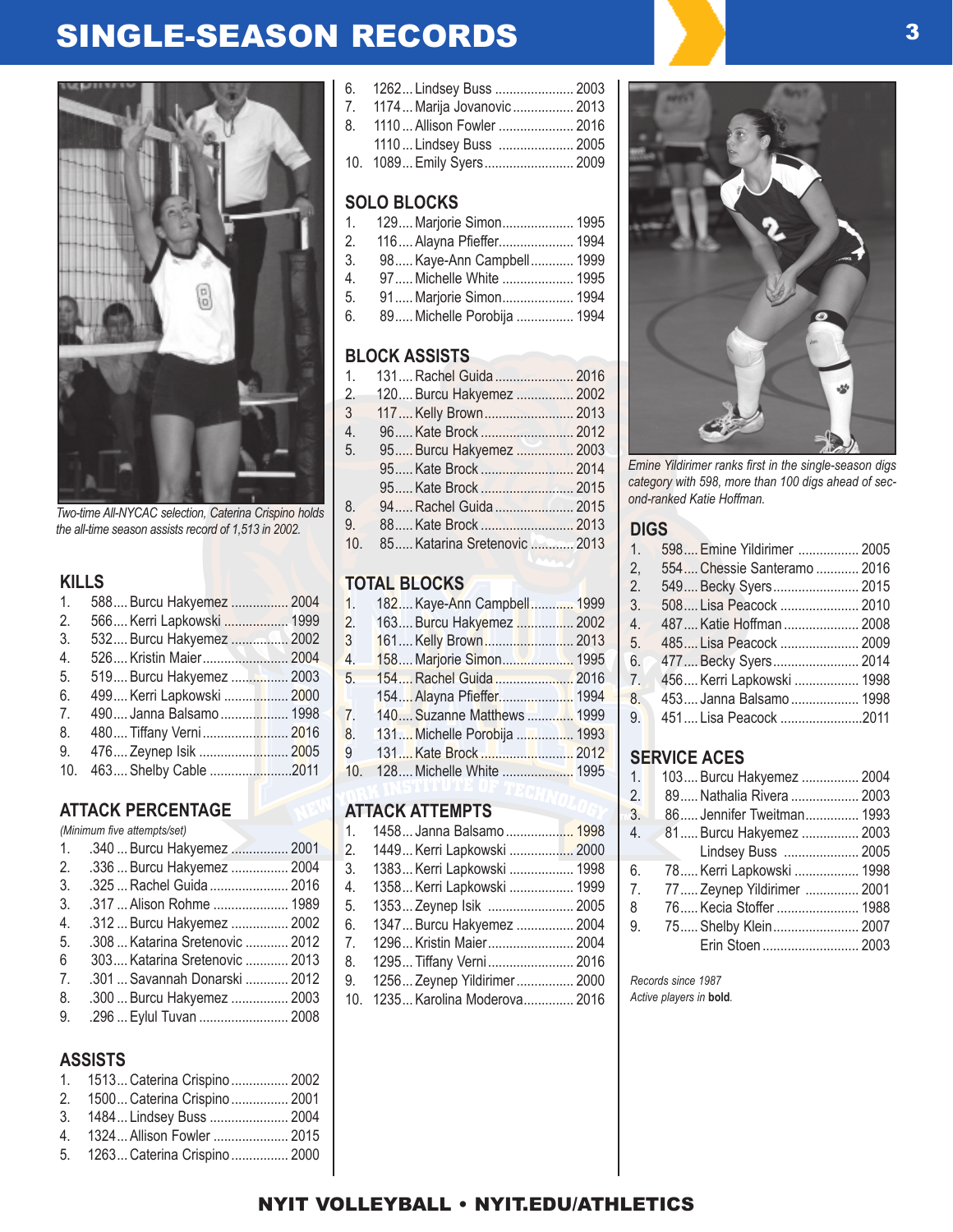## 4 **CAREER RECORDS**

**KILLS**

| 1.             | 2,046  Burcu Hakyemez 2001-04     |  |
|----------------|-----------------------------------|--|
| 2.             | 1,711  Kerri Lapkowski 1997-2000  |  |
| 3.             | 1,550  Shelby Cable 2010-13       |  |
| 4.             | 1,484  Zeynep Yildirimer  2000-03 |  |
| 5.             | 1,118  Shelby Klein  2006-09      |  |
| 6.             | 1,114  Audra Nadolny  2000-03     |  |
| 7 <sub>1</sub> | 1,097  Karolina Moderova  2014-16 |  |
| 7 <sub>1</sub> | 931 Zeynep Isik  2005-07          |  |
| 8.             | 925 Kate Brock  2012-15           |  |
| 9.             | 908 Christine Ricciardi 1987-90   |  |
|                |                                   |  |

### **ATTACK PERCENTAGE**

*(Min. 1000 attempts)*

| $\mathbf{1}$ .   | .322  Burcu Hakyemez 2001-03       |  |
|------------------|------------------------------------|--|
| 2.               | .306  Katarina Sretenovic 2012-13  |  |
| 3.               | .300  Savannah Donarski 2012-13    |  |
| $\overline{4}$ . | .297  Allison Rohme  1988-90       |  |
| 5.               | .277  Rachel Guida  2015-16        |  |
| 5.               | .248  Christine Ricciardi  1987-90 |  |
| 6.               |                                    |  |
| 7.               | 240 Amy Stufflebeam 1989-90        |  |
| 8.               | .237  Shelby Cable  2010-13        |  |
| 9.               | .229  Maria Herrera  1985-88       |  |
|                  |                                    |  |

#### **ATTACK ATTEMPTS**

| $1_{-}$          | 4,891  Kerri Lapkowski 1997-00    |  |
|------------------|-----------------------------------|--|
| 2.               | 4,014  Shelby Cable 2010-13.      |  |
| 3.               | 3,491  Shelby Klein  2006-09      |  |
| $\overline{4}$ . | 3,429  Zeynep Yildirimer  2000-02 |  |
| 5.               | 3,402  Burcu Hakyemez 2001-03     |  |
| 6.               | 3,382  Audra Nadolny  2000-03     |  |
| 7 <sub>1</sub>   | 3,330  Karolina Moderova  2014-16 |  |
| 8.               | 3,002  Janna Balsamo  1995-97     |  |
| 9.               | 2,839  Zeynep Isik  2005-07       |  |
|                  | 10. 2,619  Sonya Seubert  1992-95 |  |
|                  |                                   |  |

#### **ASSISTS**

| $1_{-}$          | 5,202  Caterina Crispino  1999-02 |  |
|------------------|-----------------------------------|--|
| 2 <sub>1</sub>   | 4,871  Lindsey Buss 2003-06       |  |
| 3.               | 3,226  Allison Fowler 2014-16     |  |
| $\overline{4}$ . | 2,155  Damla Albayrak  2010-12    |  |
| 5.               | 2,145  Emily Syers 2008-11        |  |
| 6.               | 2,024  Marija Jovanovic  2012-13  |  |
| 7 <sub>1</sub>   | 1,893  Damla Albayrak2008-11      |  |
| 8.               | 1,855  Maggie Pfister  1989-90    |  |
| 9.               | 1,601  Nina Jankauskas 1985-88    |  |
| 10 <sub>1</sub>  | 1,221  Jennifer Tweitman  1992-94 |  |
|                  |                                   |  |

#### **DIGS**

|    | 1. 1,799  Kerri Lapkowski 1997-00 |  |
|----|-----------------------------------|--|
| 2. | 1,444  Lisa Peacock2008-11        |  |
|    | 3. 1413 Becky Syers 2012-15       |  |
| 4. | 1,201  Shelby Cable 2010-13       |  |
|    | 5. 1169 Tugce Sirdas 2009-12      |  |
|    | 6. 1,160  Katie Hoffman  2005-08  |  |
|    | Burcu Hakyemez 2001-04            |  |



The 1978 NYIT volleyball team posted a 18-7 overall record and were crowned District III Champions.

| 8. 1,129  Jody Menzie  1990, 1994-95 |  |
|--------------------------------------|--|
| 9. 1,091  Emine Yildirimer  2003-05  |  |
| 10. 1,042  Shelby Klein  2006-09     |  |

### **SOLO BLOCKS**

| $\overline{1}$ . | 305Marjorie Simon 1993-95                    |  |
|------------------|----------------------------------------------|--|
| 2.               | 228 Michelle Porobija 1992-94                |  |
| 3.               | 154Burcu Hakyemez 2001-04                    |  |
| 4.               | 125  Kaye-Ann Campbell  1998-01              |  |
| 5.               | 123 Suzanne Matthews  1998-00                |  |
| 6.               | 121 Jennifer Saas  1995-98                   |  |
| 7.               | 120Kelly Brown 2010-13                       |  |
| 8.               | 118 Alayna Pfieffer1994                      |  |
| 9.               | 116 Daria Skripka <b>Martin 1990</b> 2005-07 |  |
|                  | Michelle White 1994-95                       |  |
|                  | 10. 114  Sonya Seubert  1992-95              |  |

### **BLOCK ASSISTS**

| 1.  | 363Kate Brock  2012-15          |  |
|-----|---------------------------------|--|
|     | 2. 339  Burcu Hakyemez 2001-04  |  |
| 3.  | 290Kelly Brown 2010-13          |  |
| 4.  | 225Rachel Guida  2015-16        |  |
| 5.  | 188 Christine Ricciardi 1987-90 |  |
| 6.  | 183Burcu Hakyemez 2001-02       |  |
| 7.  | 173 Daria Skripka  2005-07      |  |
| 8.  | 166 Karolina Moderova 2014-16   |  |
|     | 159Megan Mannle  2014-16        |  |
| 10. | 142 Allison Fowler 2014-16      |  |
|     |                                 |  |

#### **TOTAL BLOCKS**

|         | 1. 493Burcu Hakyemez 2001-04     |  |
|---------|----------------------------------|--|
| $2^{+}$ | 469Kate Brock  2012-15           |  |
|         | 3. 410Kelly Brown 2010-13        |  |
| 4.      | 383Marjorie Simon 1993-95        |  |
|         | 5. 319 Michelle Porobija 1992-94 |  |
|         |                                  |  |

|    | 6. 289Daria Skripka  2005-07      |  |
|----|-----------------------------------|--|
|    | 7. 272Christine Ricciardi 1987-90 |  |
| 8. | 271Rachel Guida  2015-16          |  |
|    | 9. 258Burcu Hakyemez 2001-02      |  |
|    | 10. 239 Suzanne Matthews  1998-00 |  |

#### **SERVICE ACES**

| 1.              | 322 Kerri Lapkowski 1997-99    |
|-----------------|--------------------------------|
| 2.              | 219Burcu Hakyemez 2001-03      |
| 3.              | 215 Zeynep Yildirimer  2000-03 |
| 4.              | 210Lindsey Buss  2003-05       |
| 5.              | 201Joanna Rodziewicz 1999-02   |
| 6.              | 191 Shelby Klein  2006-09      |
| 7.              | 184Jennifer Tweitman 1992-94   |
| 8.              | 177Caterina Crispino  1999-01  |
| 9.              | 165 Heather Kimball  1992-94   |
| 10 <sub>1</sub> | 156Claudia Holanda  1992-95    |

*Records since 1987*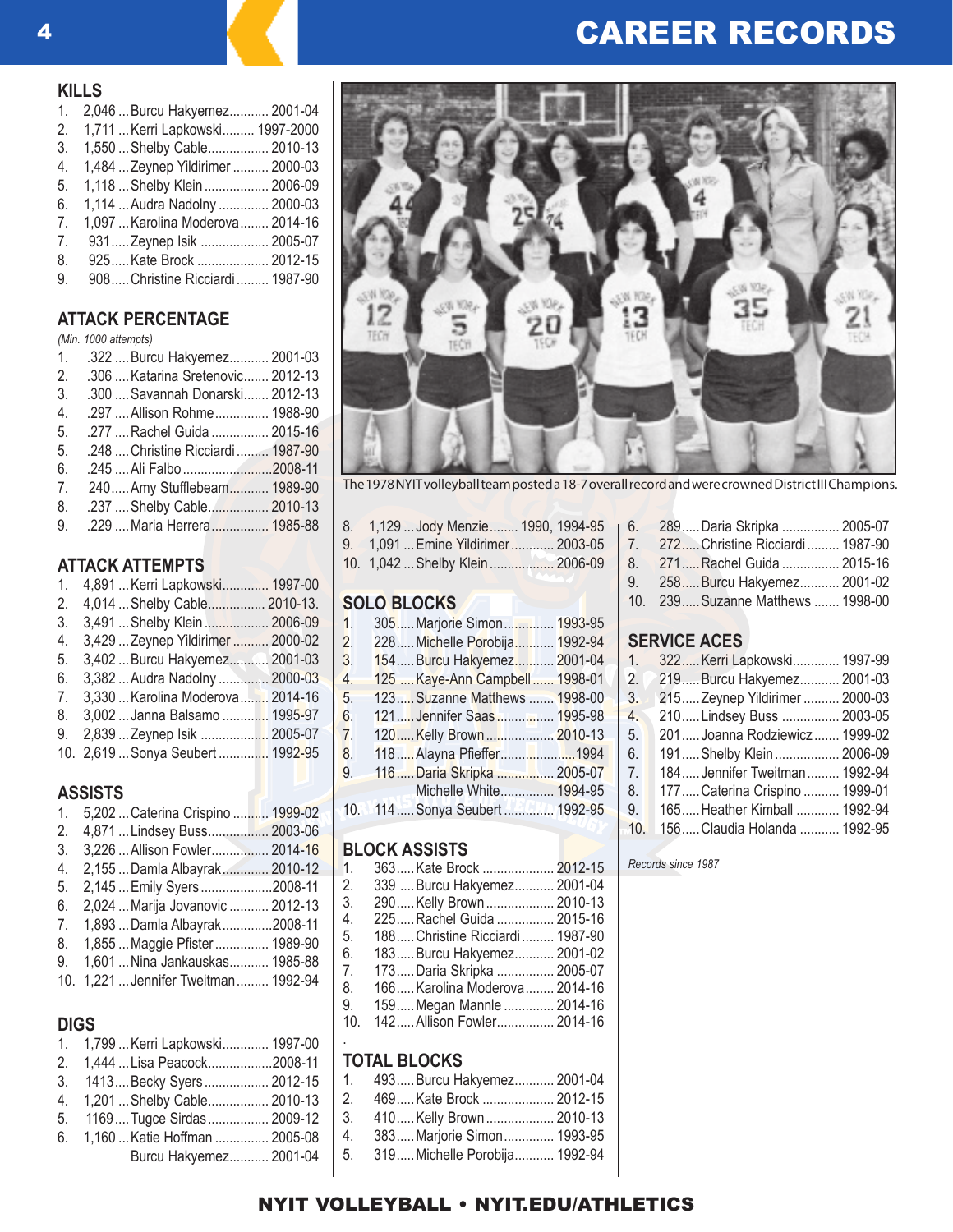## ALL-TIME COACHING RECORDS 5

| <b>Season</b><br>1975 | <b>Overall Record</b><br>$8 - 1$ | <b>Conference</b> | Postseason                                                                                 |
|-----------------------|----------------------------------|-------------------|--------------------------------------------------------------------------------------------|
| Cecilia Elkind (1)    | $8 - 1$                          |                   |                                                                                            |
| 1976                  | $4 - 5$                          |                   |                                                                                            |
| 1977                  | $18 - 7$                         |                   | <b>NYSAIAW Tournament</b>                                                                  |
| 1978                  | 19-10                            |                   | <b>NYSAIAW Tournament</b>                                                                  |
| 1979                  | $15 - 17$                        |                   | <b>NYSAIAW Tournament</b>                                                                  |
| 1980                  | $22-9$                           |                   | <b>NYSAIAW Tournament</b>                                                                  |
| 1981                  | $25 - 14$                        |                   | <b>NYSAIAW Tournament</b>                                                                  |
| 1982                  | $27 - 12$                        |                   | <b>NYSAIAW Tournament</b>                                                                  |
| 1983                  | $27 - 5$                         |                   | <b>NYSAIAW Tournament</b>                                                                  |
| 1984                  | $17-9$                           |                   |                                                                                            |
| 1985                  | $20 - 13$                        |                   |                                                                                            |
| 1986                  | 19-19                            |                   |                                                                                            |
| Gail Wasmus (11)      | 213-120                          |                   |                                                                                            |
| 1987                  | $20 - 19$                        |                   |                                                                                            |
| 1988                  | $17 - 18$                        |                   |                                                                                            |
| 1989                  | $20 - 19$                        | $5-1/1st$         | <b>NYCAC Semifinals</b>                                                                    |
| 1990                  | $26-10$                          | 8-0/1st           | NYCAC Semifinals, ECAC Tournament                                                          |
| Dennis Heberlein (4)  | 83-66                            | $13 - 1$          |                                                                                            |
|                       |                                  |                   |                                                                                            |
| 1992                  | $9 - 14$                         | 5-5/6th           | <b>NYCAC Semifinals</b>                                                                    |
| 1993                  | $14 - 18$                        | 6-4/5th           | <b>NYCAC Semifinals</b>                                                                    |
| 1994                  | 19-14                            | 7-3/4th           | <b>NYCAC Semifinals</b>                                                                    |
| 1995                  | $13 - 14$                        | $7-3/3rd$         | <b>NYCAC Semifinals,</b>                                                                   |
| Tom Gordon (4)        | 55-60                            | $25 - 15$         |                                                                                            |
| 1996                  | $0 - 11$                         | 0-6/11th          |                                                                                            |
| Julie Chadwick (1)    | $0 - 11$                         | $0 - 6$           |                                                                                            |
| 1997                  | $3 - 20$                         | $2 - 7/9$ th      |                                                                                            |
| 1998                  | $15 - 23$                        | 5-5/6th           | <b>NYCAC Semifinals</b>                                                                    |
| 1999                  | $20 - 18$                        | 7-4/5th           | NYCAC Semifinals, ECAC Semifinals                                                          |
| 2000                  | $21 - 17$                        | 8-3/4th           | <b>NYCAC Semifinals</b>                                                                    |
| 2001                  | $22 - 16$                        | 8-3/4th           | <b>NYCAC Semifinals, NCAA Regional</b>                                                     |
| 2002                  | $23 - 16$                        | 10-2/2nd          | NYCAC Semifinals, NCAA Regional                                                            |
| 2003                  | $28 - 7$                         | $9-2/3$ rd        | NYCAC Semifinals, NCAA Regional                                                            |
| 2004                  | $27 - 10$                        | $8-3/3$ rd        | NYCAC Semifinals, NCAA Regional                                                            |
| 2005                  | $16 - 16$                        | 6-3/7th           | NYCAC Semifinals, NCAA Regional                                                            |
| 2006                  | $18 - 8$                         | $8-2/3rd$         | <b>ECC Tournament, NCAA Regional</b>                                                       |
| 2007                  | $8 - 18$                         | 4-5/5th           | <b>ECC</b> Tournament                                                                      |
| 2008                  | 12-26                            | 8-8/6th           | <b>ECC Tournament</b>                                                                      |
| 2009                  | 15-19                            | 7-5/4th           | <b>ECC Tournament</b>                                                                      |
| 2010                  | $20 - 12$                        | 8-4/3rd           | <b>ECC Tournament</b>                                                                      |
| 2011                  | $19-9$                           | 11-3/2nd          | ECC Tournament, NCAA Regional                                                              |
| 2012                  | $22 - 10$                        | 12-4/2nd          | ECC Tournament, NCAA Regional                                                              |
| 2013                  | $27 - 7$                         | 12-4/2nd          | ECC Tournament, NCAA Regional                                                              |
| 2014                  | $13 - 17$                        | 8-8/5th           |                                                                                            |
| 2015                  | $28 - 8$                         | 12-4/3rd          | ECC Tournament Finalist, NCAA East Regional                                                |
| 2016                  | $29 - 6$                         | 11-3/2nd          | Champions, Elite Eight Tournament Appearrance<br>ECC Tournament Champs, NCAA East Regional |
|                       |                                  |                   |                                                                                            |
| Gail Wasmus (20)      | 386-283                          | 164-82            |                                                                                            |
| 41 Seasons            | 742-540                          | 202-104           |                                                                                            |

*1977-1986 NYSAIAW; 1987-2005: New York Collegiate Athletic Conference; 2006-Present: East Coast Conference*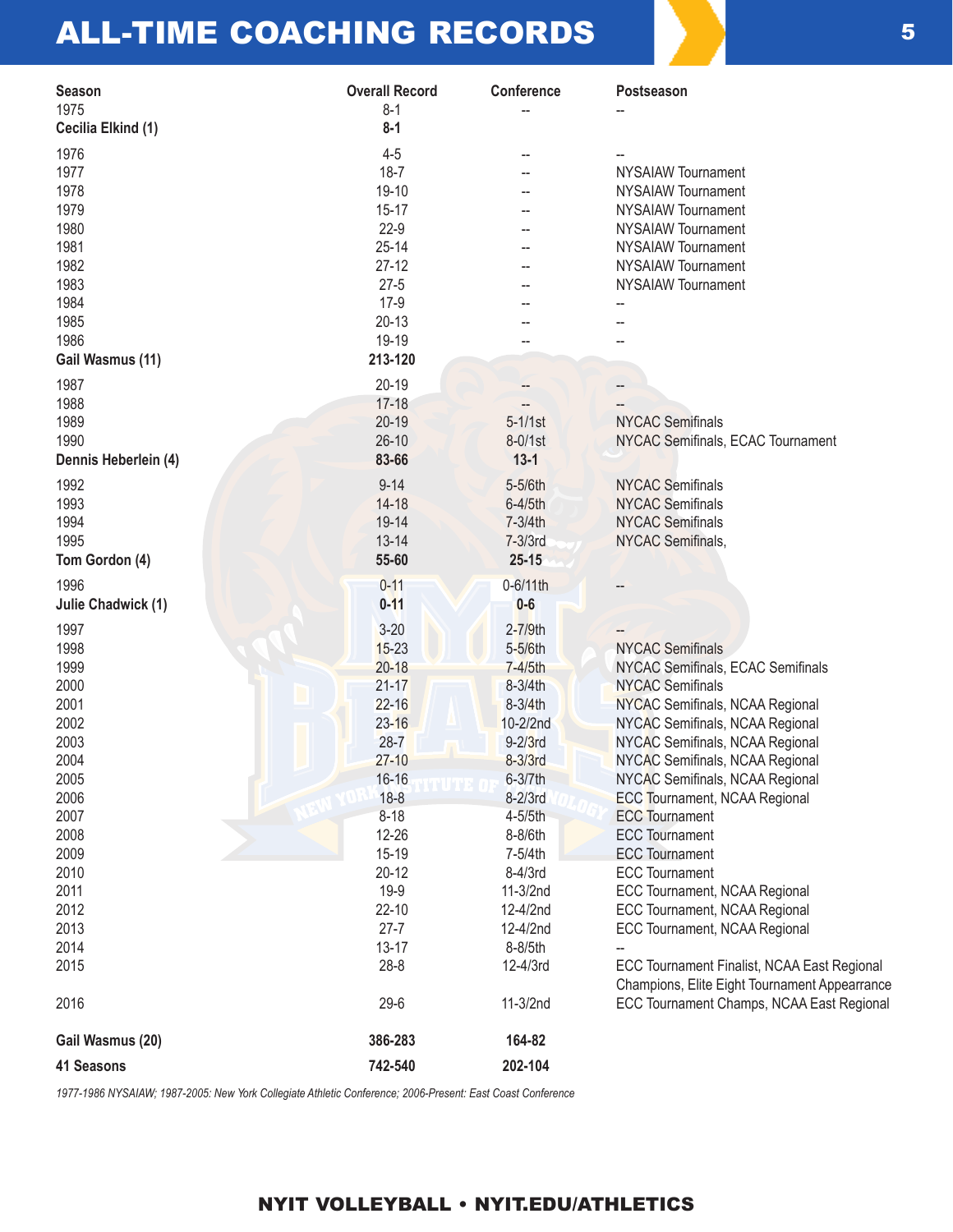| 1987                                             |                              |                      |  |
|--------------------------------------------------|------------------------------|----------------------|--|
| <b>Record: 19-20</b>                             |                              |                      |  |
|                                                  | Head Coach: Dennis Heberlein |                      |  |
| Date                                             | Opponent                     | <b>Score</b>         |  |
| Sept. 9                                          | Concordia                    | $L, 3-1$             |  |
| Sept. 12                                         | vs. Bentley !                | $L, 3-2$             |  |
| Sept. 12                                         | vs. St. Francis!             | W, 3-0               |  |
| Sept. 12                                         | at Southampton !             | W, 3-0<br>W, 2-0     |  |
| Sept. 18                                         | vs. Mercy \$                 |                      |  |
| Sept. 19                                         | vs. American Int'l \$        | W, 2-1               |  |
| Sept. 19                                         | at New Haven \$              | $L, 2-0$             |  |
| Sept. 19                                         | vs. Quinnipiac \$            | W, 2-0               |  |
| Sept. 19                                         | vs. Dowling \$               | $W, 2-0$             |  |
| Sept. 26                                         | Columbia                     | W, 3-0               |  |
| Sept. 26                                         | Seton Hall                   | W, 3-1               |  |
| Oct. 2                                           | vs. Mansfield @              | W, 3-1               |  |
| Oct. 3                                           | vs. Charles County @         | $L, 3-2$             |  |
| Oct. 3                                           | at Navy @                    | $L, 3-0$             |  |
| Oct. 7                                           | at New Haven                 | $L, 3-0$             |  |
| Oct. 9                                           | vs. Navy &                   | W, 2-1               |  |
| Oct. 9                                           | vs. Chapman &                | $L, 2-1$             |  |
| Oct. 10                                          | vs. C.W. Post &              | W, 3-1               |  |
| Oct. 10                                          | vs. North Kentucky &         | $L, 3-0$             |  |
| Oct. 13                                          | C.W. Post                    | W, 3-2               |  |
| Oct. 15                                          | at Army                      | L, 3-0               |  |
| Oct. 20<br>Oct. 23                               | at Concordia                 | $L, 3-0$<br>$L, 2-0$ |  |
|                                                  | at East Stroudsburg          |                      |  |
| Oct. 23<br>Oct. 24                               | at Navy @<br>vs. UMBC @      | $L, 3-0$<br>W, 3-0   |  |
| Oct. 24                                          | vs. New Haven @              | $L, 3-1$             |  |
| Oct. 26                                          | at Molloy                    | W, 3-1               |  |
| Oct. 29                                          | Southampton                  | $L, 3-1$             |  |
| Oct. 30                                          | vs. Mansfield +              | W, 3-0               |  |
| Oct. 31                                          | vs. Clarion +                | L, 3-2               |  |
| Oct. 31                                          | at East Stroudsburg +        | W, 3-0               |  |
| Nov. 4                                           | Army                         | W, 3-2               |  |
| Nov. 13                                          | vs. UMASS \$                 | $L, 3-0$             |  |
| Nov. 14                                          | vs. Navy \$                  | $L, 3-1$             |  |
| Nov. 14                                          | at New Haven \$              | L, 3-1               |  |
| Nov. 14                                          | vs. C.W. Post \$             | W, 3-0               |  |
| Nov. 20                                          | vs. Minnesota &              | $L, 3-0$             |  |
| Nov. 21                                          | at Army &                    | $L, 3-0$             |  |
| Nov. 21                                          | vs. SUNY Buffalo &           | W, 3-0               |  |
| ! at Southampton, N.Y.; \$ at West Haven, Conn.; |                              |                      |  |
| @ at Annapolis, Md.; & West Point, N.Y.' + East  |                              |                      |  |
| Stroudsburg, Pa.                                 |                              |                      |  |

| <b>Record: 17-18</b> |                                     |          |  |
|----------------------|-------------------------------------|----------|--|
|                      | <b>Head Coach: Dennis Heberlein</b> |          |  |
| Date                 | Opponent                            | Result   |  |
| Sept. 9              | Slippery Rock #                     | $L, 3-1$ |  |
| Sept. 10             | Juniata #                           | $L, 3-0$ |  |
| Sept. 10             | Chapman#                            | $L, 3-0$ |  |
| Sept. 14             | at Southampton                      | W, 3-1   |  |
| Sept. 16             | vs. Bentley ^                       | $L, 2-0$ |  |
| Sept. 17             | at Sacred Heart ^                   | W, 2-1   |  |
| Sept. 17             | vs. Army ^                          | $L, 2-1$ |  |
| Sept. 17             | vs. UMASS-Lowell ^                  | W, 2-0   |  |
| Sept. 21             | Molloy                              | W. 2-1   |  |
| Sept. 27             | Army                                | W. 3-1   |  |
| Sept. 30             | vs. Southampton %                   | W, 3-0   |  |
| Sept. 30             | vs. Army %                          | W, 3-1   |  |
| Oct. 1               | vs. S. Conn. St. %                  | W, 3-0   |  |
| Oct. 1               | at Bentley %                        | $L, 3-1$ |  |
| Oct. 1               | vs. Alaska-Fairbanks %              | W, 3-1   |  |
| Oct. 4               | at Concordia (N.Y.)                 | W, 3-2   |  |
| Oct. 7               | vs. Metro State \$                  | $L, 2-0$ |  |
| Oct. 8               | vs. C.W. Post \$                    | $L, 2-0$ |  |
| Oct. 8               | vs. Navy \$                         | $L, 2-0$ |  |
| Oct. 8               | <b>Grand Valley</b>                 | $L, 2-0$ |  |
| Oct. 18              | Concordia (N.Y.)                    | W, 3-1   |  |
| Oct. 19              | New Haven                           | $L, 3-0$ |  |
| Oct. 25              | Army                                | $L, 3-2$ |  |
| Oct. 28              | Pace                                | W, 3-0   |  |
| Oct. 29              | Molloy                              | W, 3-0   |  |

| Oct. 29          | <b>Charles County</b>                             | W, 3-1                |
|------------------|---------------------------------------------------|-----------------------|
| Nov. 1           | Queens (N.Y.)                                     | W, 3-0                |
| Nov. 8           | at C.W. Post                                      | $L, 3-2$              |
| Nov. 11          | Southampton                                       | L, 3-0                |
| Nov. 15          | Central Missouri \$                               | $L, 2-0$              |
| Nov. 18          | Army \$                                           | W, 2-1                |
| Nov. 19          | N Michigan \$                                     | L, 2-1                |
| Nov. 19          | Concordia (N.Y.) \$                               | W, 2-1                |
| Nov. 19          | Dowling \$                                        | L, 2-0                |
| Nov. 19          | Bentley \$                                        | $L, 2-0$              |
|                  | # at Annapolis, Md.; ^ at West Haven, Conn.; %    |                       |
|                  | Waltham, Mass.; \$ West Point, N.Y.'              |                       |
|                  |                                                   |                       |
|                  |                                                   |                       |
|                  | 1989                                              |                       |
|                  | <b>Record: 20-19</b>                              |                       |
|                  | Head Coach: Dennis Heberlein                      |                       |
| Date             | Opponent                                          | Result                |
| Sept. 2          | at High Point                                     | W, 3-2                |
| Sept. 8          | vs. Slippery Rock #                               | L, 3-1                |
| Sept. 9          | vs. Indiana (Pa.) #                               | $L, 3-0$              |
| Sept. 9          | vs. Army #                                        | $L, 3-0$              |
| Sept. 15         | vs. Army ^                                        | $L, 2-0$              |
| Sept. 16         | vs. UMASS-Lowell ^                                | W, 2-1                |
| Sept. 16         | vs. Bentley ^                                     | $L, 2-0$              |
| Sept. 16         | vs. SUNY Buffalo ^                                | $L, 2-0$              |
| Sept. 20         | • at Molloy                                       | W, 3-1                |
| Sept. 27         | • Concordia (N.Y.)                                | W, 3-1                |
| Sept. 29         | vs. Bryant %                                      | W, 3-0                |
| Sept. 30         | vs. UMASS-Lowell %                                | W, 3-0                |
| Sept. 30         | vs. Army %                                        | $L, 3-0$              |
| Sept. 30         | at Springfield %                                  | L, 3-0                |
| Oct. 4           | Army                                              | $L, 3-1$              |
| Oct. 6           | vs. Clarion \$                                    | $L, 2-0$              |
| Oct. 6           | vs. Chapman \$                                    | $L, 2-0$              |
| Oct. 7           | vs. Springfield \$                                | W, 3-0                |
| Oct. 7           | · vs. Concordia (N.Y.) \$                         | $W$ , 3-0<br>L, 3-1   |
| Oct. 11          | • Dowling                                         |                       |
| Oct. 13          | vs. Southampton +                                 | W, 2-1                |
| Oct. 13          | vs. Springfield +                                 | $W, 2-0$              |
| Oct. 14          | vs. Edinboro +                                    | $L, 2-0$              |
| Oct. 24          | • vs. Dowling +                                   | W, 3-0                |
| Oct. 14          | at Bentley +                                      | $L, 3-0$              |
| Oct. 18          | at New Haven                                      | $\frac{1}{3}$ .       |
| Oct. 24          | • Southampton                                     | $L, 3-0$              |
| Oct. 25          | · at Concordia (N.Y.)                             | W, 3-2                |
| Oct. 31          | · at Queens (N.Y.)                                | W, 3-0                |
| Nov. 1<br>Nov. 3 | • Mercy                                           | W, 3-0                |
|                  | at Cornell &<br>. vs. C.W. Post &                 | $L, 3-0$              |
| Nov. 4<br>Nov. 4 | vs. Columbia &                                    | W, 3-0<br>W.<br>$3-1$ |
| Nov. 4           | vs. Colgate &                                     | $L, 3-1$              |
| Nov. 4           | • C.W. Post                                       | $3-1$<br>W,           |
| Nov. 10          | · vs. Molloy!                                     |                       |
| Nov. 11          | · vs. Pace !                                      | W, 3-0<br>W, 3-0      |
| Nov. 11          | • vs. Dowling !                                   | L, 3-1                |
| Nov. 15          | • at Pace                                         | W, 3-0                |
|                  | • NYCAC match; # at Annapolis, Md.; ^ at West     |                       |
|                  | Haven, Conn.; % at Springfield, Mass.; \$ at West |                       |
|                  | Point, N.Y.; + at Waltham, Mass.; & at Ithaca,    |                       |
|                  | N.Y.; ! NYCAC Tournament                          |                       |
|                  |                                                   |                       |
|                  |                                                   |                       |

|                              | 1990                     |         |  |
|------------------------------|--------------------------|---------|--|
|                              | <b>Record: 26-10</b>     |         |  |
| Head Coach: Dennis Heberlein |                          |         |  |
| Date                         | Opponent                 | Result  |  |
|                              | at Morgan State          | W. 3-0  |  |
|                              | vs. Shippensburg #       | W. 3-1  |  |
|                              | at Navy #                | $L.3-0$ |  |
|                              | vs. West Chester #       | W. 3-0  |  |
|                              | vs. Saginaw Valley St. # | W. 3-1  |  |
|                              | vs. Chapman #            | $L.3-0$ |  |
|                              | Molloy                   | W. 3-1  |  |
|                              | vs. Dowling ^            | W. 3-0  |  |
|                              | vs. American Int'l ^     | W. 3-0  |  |
|                              | at New Haven ^           | L, 3-0  |  |
|                              | vs. Quinnipiac ^         | W. 3-0  |  |

|                | vs. Bentley ^                                   | W, 3-0   |
|----------------|-------------------------------------------------|----------|
| Sept. 26       | • Dowling                                       | W, 3-0   |
|                | Sacred Heart                                    | W, 3-0   |
|                | vs. Bentley %                                   | W, 3-1   |
|                | vs. Ashland %                                   | $L, 3-0$ |
|                | vs. Gannon %                                    | W. 3-1   |
|                | vs. UNC-Greensboro %                            | $L, 3-0$ |
| Oct. 10        | • Concordia                                     | W. 3-0   |
|                | vs. UMASS-Lowell \$                             | W, 2-1   |
|                | vs. Southampton \$                              | W, 3-0   |
|                | vs. Edinboro \$                                 | $L, 2-0$ |
|                | vs. Springfield \$                              | W. 2-0   |
|                | New Haven                                       | W, 3-2   |
| Oct. 17        | • at C.W. Post                                  | W. 3-1   |
| Oct. 24        | • Queens (N.Y.)                                 | W. 3-0   |
| Oct. 29        | • at Mercy                                      | W, 3-0   |
| Oct. 31        | • at Southampton                                | W, 3-1   |
|                | vs. Villanova +                                 | $L, 3-0$ |
|                | vs. Colgate +                                   | $L, 3-0$ |
|                | at Cornell +                                    | $L, 3-1$ |
| Nov. 7         | • at Pace                                       | W, 3-0   |
| Nov. 9         | vs. Queens (N.Y.) !                             | W, 3-0   |
| Nov. 10        | vs. Dowling !                                   | W. 3-0   |
| <b>Nov. 10</b> | vs. C.W. Post!                                  | W. 3-1   |
|                | at Springfield ~                                | $L, 3-1$ |
|                | • NYCAC match; # at Annapolis, Md.; ^ at West   |          |
|                | Haven, Conn.; % at Clarion, Pa.; \$ at Waltham, |          |
|                | Mass.; + at Ithaca, N.Y.; ! NYCAC Tournament;   |          |
|                | $\sim$ ECAC Tournament                          |          |
|                |                                                 |          |

#### 1992

| <b>Record: 9-14</b><br><b>Head Coach: Tom Gordon</b> |                          |          |  |  |
|------------------------------------------------------|--------------------------|----------|--|--|
|                                                      |                          |          |  |  |
| Sept. 16                                             | • Adelphi                | W. 3-0   |  |  |
| Sept. 18                                             | <b>UMASS-Lowell</b>      | $L, 3-0$ |  |  |
| Sept. 19                                             | Morgan State             | $L, 3-0$ |  |  |
| Sept. 19                                             | <b>West Chester</b>      | W. 3-1   |  |  |
| Sept. 19                                             | Choppin State            | W, 3-0   |  |  |
| Sept. 26                                             | Quinnipiac               | $L, 3-0$ |  |  |
| Sept. 26                                             | • Dowling                | $L, 3-0$ |  |  |
| Oct. 1                                               | <b>Mercy</b>             | L, 3-0   |  |  |
| Oct. 1                                               | • Mercy                  | $L, 3-0$ |  |  |
| Oct. 10                                              | · Saint Rose             | W. 3-2   |  |  |
| Oct. 10                                              | • Concordia (N.Y.)       | W. 3-2   |  |  |
| Oct. 16                                              | · Southampton            | $L, 3-0$ |  |  |
| Oct. 16                                              | S. Conn. St.             | $L, 3-0$ |  |  |
| Oct. 19                                              | Concordia (N.Y.)         | $W, 3-1$ |  |  |
| Oct. 22                                              | • C.W. Post              | $L, 3-0$ |  |  |
| Oct. 28                                              | · Queens (N.Y.)          | $L, 2-1$ |  |  |
| Nov. 2                                               | Southampton              | $L, 3-0$ |  |  |
| Nov. 4                                               | • Molloy                 | W. 3-2   |  |  |
| Nov. 7                                               | <b>Saint Rose</b><br>TM. | $L, 3-2$ |  |  |
|                                                      | Adelphi                  | W. 3-0   |  |  |
| Nov. 10                                              | • Pace                   | W, 3-0   |  |  |
|                                                      | St. Francis              | $L, 3-2$ |  |  |
|                                                      | C.W. Post                | $L, 3-0$ |  |  |

#### 1993

| <b>Record: 14-18</b> |                               |          |  |
|----------------------|-------------------------------|----------|--|
|                      | <b>Head Coach: Tom Gordon</b> |          |  |
| Date                 | Opponent                      | Result   |  |
| Sept. 3              | vs. Gannon                    | L, 3-0   |  |
| Sept. 3              | vs. St. Joseph                | $L, 3-1$ |  |
| Sept. 4              | at Ashland                    | L. 3-1   |  |
| Sept. 4              | vs. Lake Superior State       | $L, 3-0$ |  |
| Sept. 8              | • C.W. Post                   | $L, 3-1$ |  |
| Sept. 14             | • Southampton                 | W. 3-0   |  |
| Sept. 11             | at Lock Haven                 | $L.3-2$  |  |
| Sept. 11             | vs. West Chester              | W. 3-2   |  |
| Sept. 12             | vs. Queens (N.Y.)             | W. 3-0   |  |
| Sept. 12             | vs Slippery Rock              | $L.3-0$  |  |
| Sept. 22             | • at Concordia (N.Y.)         | W. 3-0   |  |
| Sept. 29             | • at Queens (N.Y.)            | $L, 3-1$ |  |
| Oct. 6               | • at Adelphi                  | W. 3-0   |  |

| Oct. 9<br>Oct. 10<br>Oct. 10<br>Oct. 15<br>Oct. 16<br>Oct. 16<br>Oct. 15<br>Oct. 20<br>Oct. 22<br>Oct. 22<br>Oct. 23<br>Oct. 23<br>Oct. 25<br>Oct. 26<br>Oct. 29<br>Nov. 3<br>Nov. 5<br>Nov. 6 | • Stony Brook<br>• at Saint Rose<br>• vs. Dowling<br>vs. Mercyhurst<br>vs. Adelphi<br>at Kutztown<br>vs. Univ. of D.C.<br>• Mercy<br>vs. Adelphi<br>vs. Univ. of D.C.<br>vs. Pitt-Johstown<br>vs. Oswego State<br>• Molloy<br>at Quinnipiac<br>at C.W. Post<br>• Pace<br>vs. Dowling<br>vs. Saint Rose | $L, 3-0$<br>$L, 3-2$<br>$L, 3-1$<br>L, 3-0<br>W. 3-2<br>W. 3-2<br>W. 3-0<br>W. 3-1<br>W. 3-0<br>W. 3-0<br>$L, 3-2$<br>$L, 3-1$<br>W. 3-0<br>L, 3-0<br>L. 3-1<br>W. 3-0<br>L, 3-0 |
|------------------------------------------------------------------------------------------------------------------------------------------------------------------------------------------------|--------------------------------------------------------------------------------------------------------------------------------------------------------------------------------------------------------------------------------------------------------------------------------------------------------|----------------------------------------------------------------------------------------------------------------------------------------------------------------------------------|
|                                                                                                                                                                                                |                                                                                                                                                                                                                                                                                                        |                                                                                                                                                                                  |
|                                                                                                                                                                                                |                                                                                                                                                                                                                                                                                                        | W, 3-0                                                                                                                                                                           |
| Nov. 6                                                                                                                                                                                         | vs. C.W. Post                                                                                                                                                                                                                                                                                          | L, 3-0                                                                                                                                                                           |
|                                                                                                                                                                                                | • NYCAC match                                                                                                                                                                                                                                                                                          |                                                                                                                                                                                  |

#### 1994 **Record: 19-14**

| <b>Head Coach: Tom Gordon</b> |                            |          |  |
|-------------------------------|----------------------------|----------|--|
| Date                          | Opponent                   | Result   |  |
| Sept. 9                       | Lock Haven                 | $L, 3-2$ |  |
| Sept. 10                      | <b>Slippery Rock</b>       | $L, 3-0$ |  |
| Sept. 10                      | Mercy                      | $L, 3-2$ |  |
| Sept. 16                      | C.W. Post                  | $L, 3-2$ |  |
| Sept. 17                      | <b>West Chester</b>        | W, 3-1   |  |
| Sept. 17                      | St. Anselm                 | W, 3-0   |  |
| Sept. 22                      | Queens (N.Y.)              | W, 3-0   |  |
| Sept. 25                      | Saint Rose                 | W, 3-0   |  |
| Sept. 25                      | Dowling                    | $L, 3-1$ |  |
| Sept. 28                      | Adelphi                    | W, 3-0   |  |
| Oct. 1                        | <b>Stony Brook</b>         | $L, 3-0$ |  |
| Oct. 5                        | Molloy                     | W, 3-0   |  |
| Oct. 12                       | Mercy                      | $L, 3-2$ |  |
| Oct. 14                       | Kutztown                   | $L, 3-2$ |  |
| Oct. 14                       | Clarion                    | W, 3-2   |  |
| Oct. 15                       | Queens (N.Y.)              | W, 3-0   |  |
| Oct. 15                       | Lock Haven                 | L, 3-1   |  |
| Oct. 15                       | Clarion                    | L, 3-0   |  |
| Oct. 22                       | Dowling                    | $L, 3-2$ |  |
| Oct. 22                       | Quinnipiac                 | W, 3-1   |  |
| Oct. 23                       | Southern Conn. St.         | W, 3-0   |  |
| Oct. 23                       | Mercy                      | W, 3-2   |  |
| Oct. 25                       | Quinnipiac                 | W, 3-0   |  |
| Oct. 26                       | Pace                       | W, 3-0   |  |
| Oct. 28                       | Concordia (N.Y.)           | W, 3-0   |  |
| Nov. 2                        | Southampton                | W, 3-1   |  |
| Nov. 4                        | Adelphi                    | W, 3-0   |  |
| Nov. 4                        | Dowling                    | $L, 3-0$ |  |
| Nov. 5                        | Southampton                | W, 3-0   |  |
| Nov. 5                        | C.W. Post                  | W, 3-1   |  |
| Nov. 5                        | Dowling ^                  | $L, 3-2$ |  |
| Nov. 19                       | Stonehill #                | W, 3-0   |  |
| Nov. 19                       | Dowling #                  | $L, 3-2$ |  |
|                               | NYCAC Championship; # ECAC |          |  |
|                               | Championships              |          |  |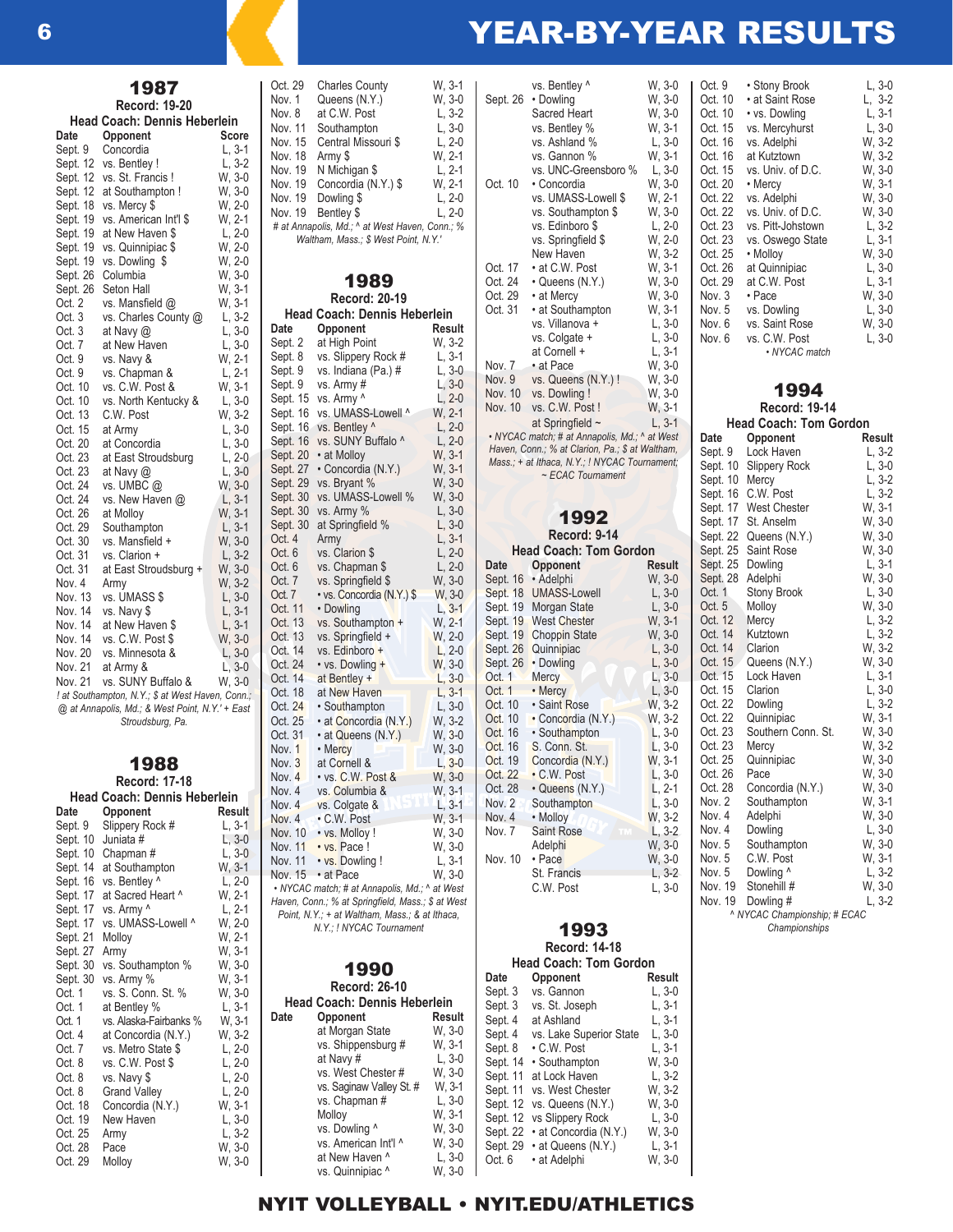## **YEAR-BY-YEAR RESULTS 7 7**

| 1995                 |                               |                  |  |
|----------------------|-------------------------------|------------------|--|
|                      | <b>Record: 13-14</b>          |                  |  |
|                      | <b>Head Coach: Tom Gordon</b> |                  |  |
| Date                 | Opponent                      | Result           |  |
| Sept. 1              | West Virginia                 | L. 3-0           |  |
| Sept. 2              | Lock Haven                    | L, 3-1           |  |
| Sept. 2              | Juniata                       | $L, 3-0$         |  |
| Sept. 6              | Concordia (N.Y.)              | W, 3-0           |  |
| Sept. 9              | East Stroudsburg              | $L, 3-0$         |  |
| Sept. 9              | Indiana (Pa.)                 | W, 3-2           |  |
| Sept. 9              | Concordia (N.Y.)              | W, 3-0           |  |
| Sept. 12             | Queens (N.Y.)                 | W, 3-0           |  |
| Sept. 13             | California (Pa.)              | $L, 3-1$         |  |
| Sept. 20             | Adelphi                       | W. 3-0           |  |
| Sept. 23             | Pace                          | $L, 3-1$         |  |
| Sept. 23<br>Sept. 27 | Saint Rose                    | W, 3-1<br>W, 3-0 |  |
| Oct. 4               | Molloy<br>C.W. Post           | $L, 3-2$         |  |
| Oct. 11              | Mercy                         | W, 3-0           |  |
| Oct. 13              | St. Andrew                    | W, 3-1           |  |
| Oct. 14              | <b>Alderson Broduss</b>       | $L, 3-2$         |  |
| Oct. 18              | Dowling                       | $L, 3-0$         |  |
| Oct. 21              | <b>Stony Brook</b>            | L, 3-0           |  |
| Oct. 26              | New Haven                     | $L, 3-0$         |  |
| Oct. 29              | <b>West Chester</b>           | $L, 3-2$         |  |
| Oct. 29              | LaSalle                       | W, 3-2           |  |
| Nov. 1               | Southampton                   | W. 3-2           |  |
| Nov. 7               | Quinnipiac                    | W, 3-2           |  |
| Nov. 11              | Adelphi                       | W, 3-2           |  |
| Nov. 11              | Pace                          | $L, 3-0$         |  |
| Nov. 19              | Pace                          | $L, 3-1$         |  |

| M.<br>۰, | ۰. | v.<br>۰. |  |
|----------|----|----------|--|
|          |    |          |  |

| Record: 0-11 |                                   |          |  |
|--------------|-----------------------------------|----------|--|
|              | <b>Head Coach: Jodie Chadwick</b> |          |  |
| Date         | Opponent                          | Result   |  |
| Sept. 4      | E. Stroudsburg                    | $L.3-0$  |  |
| Sept. 6      | Quinnipiac                        | $L, 3-0$ |  |
| Sept. 7      | C.W. Post                         | $L.3-0$  |  |
| Sept. 7      | <b>West Chester</b>               | $L, 3-1$ |  |
| Sept. 10     | New Haven                         | L, 3-0   |  |
| Sept. 18     | Queens (N.Y.)                     | L. 3-2   |  |
| Sept. 25     | Adelphi                           | $L, 3-0$ |  |
| Oct. 5       | Saint Rose                        | $L.3-1$  |  |
| Oct. 5       | Molloy                            | L, 3-0   |  |
| Oct. 9       | C.W. Post                         | $L, 3-0$ |  |
| Oct. 16      | Mercy                             | $L, 3-0$ |  |

| 1997     |                                |          |  |
|----------|--------------------------------|----------|--|
|          | <b>Record: 3-20</b>            |          |  |
|          | <b>Head Coach: Gail Wasmus</b> |          |  |
| Date     | Opponent                       | Result   |  |
| Sept. 3  | New Haven                      | $L, 3-0$ |  |
| Sept. 6  | vs. Montclair                  | $L, 3-1$ |  |
| Sept. 6  | at Kutztown                    | $L, 3-0$ |  |
| Sept. 10 | at Pace                        | $L, 3-0$ |  |
| Sept. 12 | vs. Bentley                    | $L, 3-0$ |  |
| Sept. 13 | vs. Dowling                    | $L, 3-0$ |  |
| Sept. 13 | vs. Southampton                | $L, 3-2$ |  |
| Sept. 15 | • at Molloy                    | $L, 3-0$ |  |
| Sept. 17 | • Mercy                        | L. 3-1   |  |
| Sept. 19 | at Southampton                 | $L, 3-1$ |  |
| Sept. 20 | vs. Dowling                    | $L, 3-1$ |  |
| Sept. 20 | vs. Bryant                     | $L, 3-0$ |  |
| Sept. 20 | vs. E. Stroudsburg             | $L, 3-0$ |  |
| Sept. 22 | • at Adelphi                   | $L, 3-1$ |  |
| Sept. 24 | • Southampton                  | $L, 3-1$ |  |
| Sept. 27 | • at Saint Rose                | W, 3-1   |  |
| Sept. 29 | • C.W. Post                    | $L, 3-0$ |  |
| Oct. 1   | • at Dowling                   | $L, 3-0$ |  |
| Oct. 9   | at Sacred Heart                | $L, 3-0$ |  |
| Oct. 14  | at St. Thomas Aquinas          | W, 3-0   |  |
| Oct. 18  | at Stony Brook                 | $L, 3-0$ |  |
| Oct. 20  | • at Queens (N.Y.)             | $L, 3-0$ |  |
| Oct. 27  | • at Concordia (N.Y.)          | W. 3-0   |  |

| 1998     |                                                        |               |  |  |  |
|----------|--------------------------------------------------------|---------------|--|--|--|
|          | <b>Record: 15-23</b><br><b>Head Coach: Gail Wasmus</b> |               |  |  |  |
| Date     | Opponent                                               | Result        |  |  |  |
| Aug. 28  | at Rollins                                             | L, 3-0        |  |  |  |
| Aug. 29  | vs. Embry-Riddle                                       | $L, 3-0$      |  |  |  |
| Aug. 29  | at St. Leo                                             | $L, 3-0$      |  |  |  |
| Aug. 30  | vs. Eckerd                                             | $L, 3-2$      |  |  |  |
| Aug. 30  | vs. Valdosta                                           | $L, 3-0$      |  |  |  |
| Sept. 2  | at Stetson                                             | $L, 3-0$      |  |  |  |
| Sept. 9  | Bridgeport                                             | W, 3-2        |  |  |  |
| Sept. 12 | Kutztown                                               | $L, 3-1$      |  |  |  |
| Sept. 12 | St. Thomas Aquinas                                     | W, 3-0        |  |  |  |
| Sept. 16 | New Haven                                              | $L, 3-1$      |  |  |  |
| Sept. 21 | • Concordia (N.Y.)                                     | W, 3-1        |  |  |  |
| Sept. 23 | at NJIT                                                | W, 3-0        |  |  |  |
| Sept. 25 | vs. Binghamton                                         | $L, 3-1$      |  |  |  |
| Sept. 25 | at Bryant                                              | $L, 3-0$      |  |  |  |
| Sept. 30 | • at C.W. Post                                         | W, 3-1        |  |  |  |
| Oct. 2   | vs. Lock Haven                                         | $L, 3-0$      |  |  |  |
| Oct. 2   | vs. Mount Olive                                        | $L, 3-0$      |  |  |  |
| Oct. 3   | vs. Alderson                                           | L, 3-0        |  |  |  |
| Oct. 5   | · Adelphi                                              | W, 3-0        |  |  |  |
| Oct. 7   | · at Southampton                                       | $L, 3-1$      |  |  |  |
| Oct. 8   | <b>Sacred Heart</b>                                    | W, 3-2        |  |  |  |
| Oct. 14  | • at Philadelphia                                      | W, 3-0        |  |  |  |
| Oct. 16  | vs. Slippery Rock                                      | $L, 3-1$      |  |  |  |
| Oct. 16  | Shaw                                                   | W, 3-0        |  |  |  |
| Oct. 17  | Shippensburg                                           |               |  |  |  |
|          |                                                        | $L, 3-2$      |  |  |  |
| Oct. 17  | Adelphi                                                | W, 3-0        |  |  |  |
| Oct. 17  | <b>Slippery Rock</b>                                   | $L, 3-0$      |  |  |  |
| Oct. 19  | Dominican (N.Y.)                                       | W, 3-0        |  |  |  |
| Oct. 21  | • at Mercy                                             | $L, 3-0$      |  |  |  |
| Oct. 24  | • Saint Rose                                           | W, 3-0        |  |  |  |
| Oct. 24  | • Molloy                                               | $L, 3-2$      |  |  |  |
| Oct. 28  | · Queens (N.Y.)                                        | $L, 3-1$      |  |  |  |
| Oct. 30  | vs. E. Stroudsbu <mark>r</mark> g                      | W, 3-0        |  |  |  |
| Oct. 30  | at Stony Brook                                         | $L, 3-1$      |  |  |  |
| Oct. 31  | vs. Binghamton                                         | W, 3-2        |  |  |  |
| Nov. 4   | • Dowling                                              | $L, 3-2$      |  |  |  |
| Nov. 7   | vs. Southampton                                        | W, 3-1        |  |  |  |
| Nov. 7   | vs. Dowling                                            | $L, 3-1$      |  |  |  |
|          | • NYCAC match                                          |               |  |  |  |
|          |                                                        |               |  |  |  |
|          |                                                        |               |  |  |  |
|          | 1999                                                   |               |  |  |  |
|          | <b>Record: 20-18</b>                                   |               |  |  |  |
|          | <b>Head Coach: Gail Wasmus</b>                         |               |  |  |  |
| Date     | Opponent                                               | <b>Result</b> |  |  |  |
| Aug. 28  | at St. Leo                                             | $L, 3-0$      |  |  |  |
| Aug. 28  | vs. Ashland (Ohio)                                     | $L, 3-0$      |  |  |  |
| Aug. 28  | vs. Nova Southeastern                                  | $L, 3-1$      |  |  |  |
| Aug. 29  | vs. UNC-Central                                        | W, 3-0        |  |  |  |
| Aug. 29  | vs. Nova Southeastern                                  | W, 3-1        |  |  |  |
| Aug. 31  | at Florida Southern                                    | $L, 3-0$      |  |  |  |
| Sept. 8  | • at St. Rose                                          | W, 3-0        |  |  |  |
| Sept. 10 | at Edinboro                                            | $L, 3-0$      |  |  |  |
| Sept. 10 | vs. UW-Parkside                                        | $L, 3-1$      |  |  |  |
| Sept. 11 | vs. W.Va. Wesleyn                                      | $L, 3-0$      |  |  |  |
| Sept. 11 | vs. Slippery Rock                                      | $L, 3-0$      |  |  |  |
| Sept. 15 | • at New Haven                                         | $L, 3-0$      |  |  |  |
| Sept. 17 | New Hampshire                                          | W, 3-1        |  |  |  |
| Sept. 18 | Kutztown                                               | W, 3-1        |  |  |  |
| Sept. 18 | Teikyo Post                                            | W, 3-0        |  |  |  |
| Sept. 20 | • at Concordia (N.Y.)                                  | W, 3-0        |  |  |  |
| Sept. 22 | at Teikyo Post                                         | W, 3-0        |  |  |  |
| Sept. 23 | • NJIT                                                 | W, 3-0        |  |  |  |
| Sept. 25 | • at Adelphi                                           | W, 3-0        |  |  |  |
| Sept. 29 | • C.W. Post                                            | $L, 3-2$      |  |  |  |
| Oct. 1   | at S. Conn. St.                                        | W, 3-1        |  |  |  |
| Oct. 2   | vs. Pace                                               | $L, 3-0$      |  |  |  |
| Oct. 2   | vs. Mercy                                              | L, 3-0        |  |  |  |
| Oct. 6   | • Southampton                                          | W, 3-1        |  |  |  |
| Oct. 11  | at Bridgeport                                          | W, 3-0        |  |  |  |
| Oct. 13  | • Philadelphia                                         | W, 3-0        |  |  |  |
| Oct. 15  | vs. C.W. Post                                          | W, 3-1        |  |  |  |
| Oct. 16  | vs. UNC-Central                                        | W, 3-0        |  |  |  |
|          |                                                        |               |  |  |  |

| Oct. 16<br>Oct. 16<br>Oct. 18<br>Oct. 20<br>Oct. 25 | at Kutztown<br>vs. Clarion<br>• at Molloy<br>• Mercy<br>at Dominican (N.Y.) | W, 3-0<br>L, 3-2<br>W, 3-0<br>$L, 3-1$ |
|-----------------------------------------------------|-----------------------------------------------------------------------------|----------------------------------------|
| Oct. 27<br>Nov. 2                                   | • at Queens (N.Y.)<br>at Dowling                                            | W, 3-0<br>$L, 3-0$<br>$L, 3-2$         |
| Nov. 6<br>Nov. 8                                    | C.W. Post ^<br>Mercy ^                                                      | W, 3-2<br>$L, 3-1$                     |
| Nov. 20                                             | Binghamton #                                                                | $L, 3-1$                               |
|                                                     | • NYCAC match; ^ NYCAC Championship;<br># ECAC Championships                |                                        |
|                                                     | 2000<br><b>Record: 21-17</b>                                                |                                        |
|                                                     | <b>Head Coach: Gail Wasmus</b>                                              |                                        |
| Date<br>Sept. 1                                     | Opponent<br>vs. UNM-Highlands                                               | Result<br>L, 3-0                       |
| Sept. 1                                             | vs. Western State                                                           | L, 3-0                                 |
| Sept. 2                                             | at Adams State                                                              | $L, 3-0$                               |
| Sept. 2<br>Sept. 5                                  | vs. Colorado Springs<br><b>New Haven</b>                                    | $L, 3-1$<br>$L, 3-0$                   |
| Sept. 6                                             | at Pace                                                                     | $L, 3-1$                               |
| Sept. 8                                             | vs. Assumption                                                              | W, 3-0                                 |
| Sept. 9<br>Sept. 9                                  | vs. E. Stroudsburg<br>vs. St. Anselm                                        | W, 3-2<br>W, 3-0                       |
| Sept. 9                                             | at Bryant                                                                   | W, 3-1                                 |
| Sept. 11                                            | Dominican (N.Y.)                                                            | W, 3-0                                 |
| Sept. 13<br>Sept. 18                                | · Concordia (N.Y.)<br>• at Bridgeport                                       | W, 3-1<br>W, 3-0                       |
| Sept. 20                                            | · St. Thomas Aquinas                                                        | W, 3-0                                 |
| Sept. 22                                            | vs. AIC                                                                     | W, 3-2                                 |
| Sept. 23<br>Sept. 23                                | at Bentley<br>vs. Stonehill                                                 | $L, 3-0$<br>W, 3-0                     |
| Sept. 27                                            | · at C.W. Post                                                              | $L, 3-0$                               |
| Sept. 29                                            | Southern Conn. St.                                                          | W, 3-0                                 |
| Sept. 30<br>Sept. 30                                | vs. Merrimack<br>vs. Bentley                                                | W, 3-1<br>$L, 3-1$                     |
| Oct. 1                                              | at AIC                                                                      | $L, 3-1$                               |
| Oct. 1                                              | vs. St. Anselm                                                              | W, 3-0                                 |
| Oct. 2                                              | • Adelphi                                                                   | W, 3-0<br>W, 3-0                       |
| Oct. 4<br>Oct. 11                                   | • at Southampton<br>· at Philadelphia                                       | W, 3-0                                 |
| Oct. 13                                             | at Kutztown                                                                 | W, 3-1                                 |
| Oct. 14<br>Oct. 14                                  | vs. California (Pa.)                                                        | $L, 3-0$                               |
| Oct. 14                                             | vs. Binghamton<br>vs. Juniata                                               | W. 3-2<br>$L, 3-2$                     |
| Oct. 16                                             | • Molloy                                                                    | W, 3-0                                 |
| Oct. 19<br>Oct. 23                                  | • at Mercy                                                                  | $L, 3-0$<br>$L, 3-2$                   |
| Oct. 25                                             | Pace<br>· Queens (N.Y.)                                                     | $L, 3-2$                               |
| Oct. 30                                             | • Dowling                                                                   | $W, 3-1$                               |
| Nov. 1                                              | Dowling ^                                                                   | W, 3-1<br>$L, 3-0$                     |
| Nov. 4<br>Nov. 18                                   | Mercy ^<br>C.W. Post #                                                      | $L, 3-1$                               |
|                                                     | • NYCAC match; ^ NYCAC Championship; #                                      |                                        |
|                                                     | <b>ECAC Championships</b>                                                   |                                        |
|                                                     | 2001<br><b>Record: 22-16</b>                                                |                                        |
|                                                     | <b>Head Coach: Gail Wasmus</b>                                              |                                        |
| Date                                                | Opponent                                                                    | Result                                 |
| Aug. 24                                             | vs. Seattle Pacific<br>vs. Edinboro                                         | $L, 3-0$                               |
| Aug. 24<br>Aug. 25                                  | vs. Florida Tech                                                            | $L, 3-2$<br>L, 3-1                     |
| Aug. 25                                             | at Barry                                                                    | $L, 3-0$                               |
| Aug. 28                                             | at Rollins                                                                  | L, 3-1                                 |
| Aug. 31<br>Sept. 7                                  | UMASS-Lowell<br>vs. St. Anselm                                              | W, 3-0<br>W, 3-0                       |
| Sept. 7                                             | vs. Assumption                                                              | W, 3-0                                 |
| Sept. 8                                             | vs. Bentley                                                                 | W, 3-2                                 |

Sept. 8 vs. Bentley W, 3-2<br>
Sept. 8 at Bryant L, 3-0<br>
Sept. 10 at Dominican (N.Y.) W, 3-0 at Bryant

Sept. 10 at Dominican (N.Y.) W, 3-0<br>Sept. 18 • Bridgeport W, 3-0 Sept. 18 • Bridgeport W, 3-0 Sept. 19 • at St. Thomas Aquinas W, 3-0

| Sept. 22        | vs. Bryant                           | W, 3-1   |
|-----------------|--------------------------------------|----------|
| Sept. 22        | vs. Eckerd                           | L. 3-1   |
| Sept. 23        | vs. New Haven                        | $L, 3-1$ |
| Sept. 23        | vs. Stonehill                        | W, 3-0   |
| Sept. 24        | vs. Pace                             | W. 3-0   |
| Sept. 26        | • C.W. Post                          | W. 3-0   |
| Sept. 28        | at S. Conn. St.                      | W. 3-1   |
| Oct. 1          | • at Adelphi                         | W. 3-0   |
| Oct. 3          | • Southampton                        | W. 3-0   |
| Oct. 10         | • Philadelphia                       | W. 3-0   |
| Oct. 12         | vs. Millersville                     | W. 3-0   |
| Oct. 12         | vs. Clarion                          | $L, 3-1$ |
| Oct. 13         | vs. Southampton                      | W. 3-0   |
| Oct. 13         | at Kutztown                          | W. 3-0   |
| Oct. 13         | vs. Slippery Rock                    | W. 3-2   |
| Oct. 13         | Clarion                              | $L, 3-2$ |
| Oct. 15         | • at Molloy                          | W, 3-0   |
| Oct. 17         | • Mercy                              | $L, 3-0$ |
| Oct. 20         | New Haven                            | $L, 3-0$ |
| Oct. 24         | • at Queens (N.Y.)                   | $L, 3-0$ |
| Oct. 29         | • at Dowling                         | W, 3-1   |
| Oct. 31         | · at Concordia (N.Y.)                | $L, 3-2$ |
| Nov. 3          | C.W. Post ^                          | W, 3-0   |
| Nov. 6          | Mercy ^                              | $L, 3-0$ |
|                 | Bryant!                              | L. 3-1   |
|                 | • NYCAC match; ^ NYCAC Championship; |          |
| ! NCAA Regional |                                      |          |

#### 2002 **Record: 23-16**

| Head Coach: Gail Wasmus |                               |                    |  |
|-------------------------|-------------------------------|--------------------|--|
| Date                    | Opponent                      | Result             |  |
| Sept. 6                 | at Bryant                     | L, 3-1             |  |
| Sept. 6                 | vs. Armstrong Atlantic        | $L, 3-0$           |  |
| Sept. 7                 | vs. St. Anselm                | $L, 3-2$           |  |
| Sept. 7                 | vs. Bentley                   | $L, 3-0$           |  |
| Sept. 10                | Dominican (N.Y.)              | W, 3-0             |  |
| Sept. 13                | vs. Indianapolis              | $L, 3-2$           |  |
| Sept. 13                | vs. St. Leo's                 | $L, 3-0$           |  |
| Sept. 14                | vs. Southampton               | W, 3-0             |  |
| Sept. 14                | vs. New Haven                 | $L, 3-0$           |  |
| Sept. 16                | Southern Conn. St.            | $W, 3-0$           |  |
| Sept. 19                | at UMASS-Lowell               | W, 3-2             |  |
| Sept. 21                | vs. Bryant                    | $L, 3-1$           |  |
| Sept. 23                | · at Philadelphia             | W, 3-1             |  |
| Sept. 23                | • Queens (N.Y.)               | L, 3-1             |  |
| Sept. 28                | at C.W. Post                  | W, 3-0<br>W, 3-1   |  |
| Sept. 28                | vs. American Int'l            |                    |  |
| Sept. 30                | • at Southampton              | W, 3-0             |  |
| Oct. 2                  | · St. Thomas Aquinas          | W, 3-0             |  |
| Oct. 4                  | vs. Southampton               | W, 3-0<br>W, 3-0   |  |
| Oct. 4                  | vs. St. Anselm                |                    |  |
| Oct. 5                  | vs. Stonehill                 | W, 3-0             |  |
| Oct. 8                  | • at New Haven                | $L, 3-0$           |  |
| Oct. 9                  | • at Bridgeport               | W, 3-0<br>W, 3-0   |  |
| Oct. 11<br>Oct. 14      | at Bloomfield                 |                    |  |
|                         | • Adelphi                     | W, 3-0             |  |
| Oct. 16<br>Oct. 18      | • at C.W. Post<br>vs. Clarion | W, 3-0             |  |
| Oct. 18                 | vs. N.C. Central              | $L, 3-1$<br>W, 3-0 |  |
| Oct. 19                 | vs. St. Augustine (N.C.)      | $L, 3-0$           |  |
| Oct. 21                 | • Concordia                   |                    |  |
| Oct. 22                 | Pace                          | W, 3-0             |  |
| Oct. 23                 | • Dowling                     | W, 3-0<br>W, 3-1   |  |
| Oct. 28                 | • at Mercy                    | W, 3-1             |  |
| Oct. 30                 | • vs. Mercy                   | L, 3-0             |  |
| Nov. 9                  | C.W. Post                     |                    |  |
| Nov. 12                 | Queens (N.Y.)                 | $L, 3-1$<br>W, 3-2 |  |
| Nov. 15                 | at New Haven                  | $L, 3-2$           |  |
| Nov. 21                 | vs. Dowling                   | W, 3-0             |  |
| Nov. 22                 | at New Haven                  | $L, 3-0$           |  |
|                         | • NYCAC match                 |                    |  |
|                         |                               |                    |  |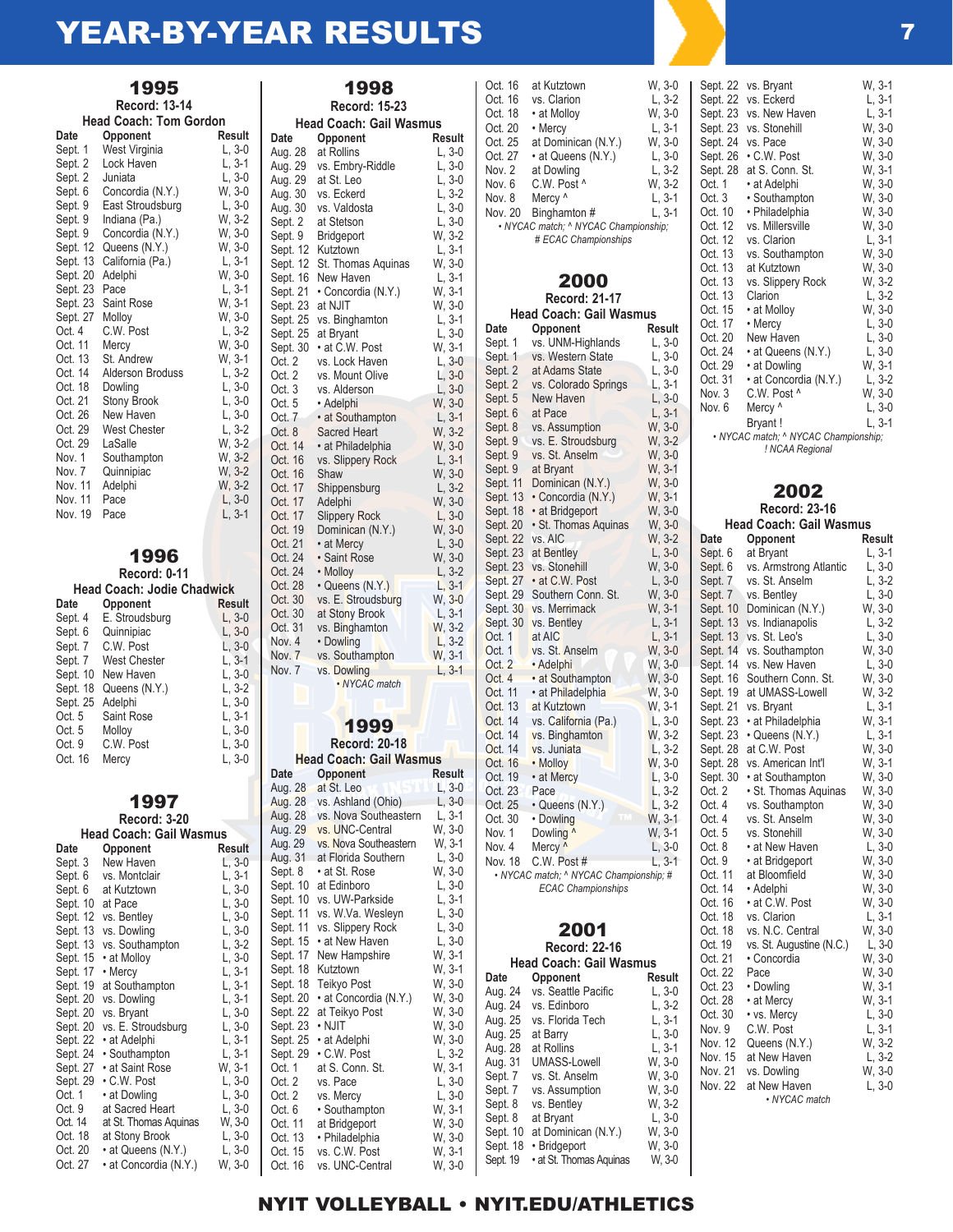## 8 **8 Example 2** YEAR-BY-YEAR RESULTS

| 2003                |                                   |                            |  |
|---------------------|-----------------------------------|----------------------------|--|
| <b>Record: 28-7</b> |                                   |                            |  |
|                     | <b>Head Coach: Gail Wasmus</b>    |                            |  |
| Date                | Opponent                          | <b>Result</b>              |  |
| Aug. 29             | Kutztown                          | W, 3-1                     |  |
| Sept. 5             | vs. Merrimack                     | W, 3-0                     |  |
| Sept. 6             | vs. St. Anselm                    | W, 3-1                     |  |
| Sept. 6             | vs. UMASS-Lowell                  | $L, 3-1$                   |  |
| Sept. 15            | • Southampton                     | W, 3-0                     |  |
| Sept. 18            | • at Queens (N.Y.)                | $L, 3-1$                   |  |
| Sept. 19            | Stonehill                         | W, 3-0                     |  |
| Sept. 19            | vs. Mercy                         | W, 3-1                     |  |
| Sept. 20            | vs. St. Anselm                    | W, 3-0                     |  |
| Sept. 20            | at Bryant                         | $L, 3-1$                   |  |
| Sept. 23            | · Philadelphia                    | W, 3-0                     |  |
| Sept. 30            | • at Dowling                      | $L, 3-1$                   |  |
| Oct. 2              | • at Concordia (N.Y.)             | W, 3-1                     |  |
| Oct. 3              | vs. Merrimack                     | W, 3-0                     |  |
| Oct. 3              | vs. Mercy                         | W, 3-1                     |  |
| Oct. 4              | vs. Univ. of Puerto Rico          | $L, 3-0$                   |  |
| Oct. 4              | at Lock Haven                     | W, 3-2<br>W, 3-0           |  |
| Oct. 7              | · C.W. Post                       |                            |  |
| Oct. 9              | • at Adelphi                      | W, 3-1                     |  |
| Oct. 14             | • Bridgeport                      | W, 3-0                     |  |
| Oct. 15             | • New Haven                       | W, 3-1                     |  |
| Oct. 17             | vs. Bridgeport                    | W, 3-0                     |  |
| Oct. 17             | vs. S. New Hampshire              | $W, 3-0$                   |  |
| Oct. 18             | vs. Southampton                   | W, 3-0<br>W, 3-0           |  |
| Oct. 18             | at Kutztown                       |                            |  |
| Oct. 23             | • at Molloy                       | W, 3-0                     |  |
| Oct. 25             | vs. UMASS-Lowell                  | W, 3-0                     |  |
| Oct. 25             | at C.W. Post                      | W, 3-1                     |  |
| Oct. 28             | • Mercy                           | W, 3-1                     |  |
| Oct. 30             | Southern Conn. St.                |                            |  |
| Nov. 4              | vs. Saint Rose                    | W, 3-1<br>W, 3-1<br>W, 3-1 |  |
| Nov. 8              | Mercy                             |                            |  |
| Nov. 14             | at New Haven                      | $L, 3-0$                   |  |
| Nov. 20             | vs. Dowling                       | W, 3-2                     |  |
| Nov. 21             | at Queens (N.Y.)<br>· NYCAC match | $L, 3-2$                   |  |

#### 2004 **Record: 27-10**

| <b>Head Coach: Gail Wasmus</b> |                      |          |
|--------------------------------|----------------------|----------|
| Date                           | Opponent             | Result   |
| Aug. 28                        | Kutztown             | L, 3-0   |
| Sept. 3                        | Wayne State          | $L, 3-1$ |
| Sept. 4                        | Armstrong Atlantic   | L, 3-2   |
| Sept. 4                        | <b>UMASS-Lowell</b>  | $W, 3-1$ |
| Sept. 4                        | Bentley              | $L, 3-2$ |
| Sept. 10                       | LeMoyne              | W. 3-0   |
| Sept. 11                       | Adelphi              | W, 3-1   |
| Sept. 11                       | at Kutztown          | W, 3-2   |
| Sept. 13                       | Clarion              | W. 3-2   |
| Sept. 16                       | at Pace              | W. 3-0   |
| Sept. 18                       | vs. Merrimack        | $W, 3-2$ |
| Sept. 18                       | at UMASS-Lowell      | W, 3-0   |
| Sept. 21                       | • at Philadelphia    | W. 3-0   |
| Sept. 23                       | • Queens (N.Y.)      | $L, 3-1$ |
| Sept. 24                       | at Bentley           | W, 3-1   |
| Sept. 25                       | vs. Merrimack        | W, 3-1   |
| Sept. 25                       | vs. St. Michael's    | W. 3-0   |
| Sept. 29                       | Saint Rose           | W, 3-0   |
| Sept. 30                       | • at Southampton     | W, 3-0   |
| Oct. 2                         | Bryant               | W, 3-2   |
| Oct. 5                         | • at New Haven       | W. 3-1   |
| Oct. 7                         | • at Bridgeport      | W, 3-0   |
| Oct. 9                         | <b>AIC</b>           | W, 3-0   |
| Oct. 12                        | • Adelphi            | W, 3-0   |
| Oct. 14                        | • at C.W. Post       | W, 3-1   |
| Oct. 15                        | vs. Florida Southern | $L, 3-0$ |
| Oct. 19                        | • Concordia (N.Y.)   | W, 3-0   |
| Oct. 21                        | • Dowling            | $L, 3-0$ |
| Oct. 22                        | vs. Bridgeport       | W, 3-1   |
| Oct. 22                        | vs. St. Anselm       | W, 3-1   |
| Oct. 22                        | vs. Mercy            | W, 3-1   |

| Oct. 28<br>Nov. 6<br>Nov. 12<br>Nov. 18<br>Nov. 19 | • at Mercy<br>Mercy<br>vs. Dowling<br>vs. Bentley<br>vs. Dowling<br>• NYCAC match | L, 3-1<br>W, 3-2<br>$L, 3-1$<br>W, 3-0<br>$L, 3-1$ |
|----------------------------------------------------|-----------------------------------------------------------------------------------|----------------------------------------------------|
|                                                    | 2005<br><b>Record: 16-16</b>                                                      |                                                    |
| Date                                               | <b>Head Coach: Gail Wasmus</b><br>Opponent                                        | Result                                             |
| Aug. 26                                            | vs. Florida Gulf Coast                                                            | L. 3-0                                             |
| Aug. 26                                            | at Eckerd                                                                         | L, 3-0                                             |
| Aug. 27<br>Sept. 2                                 | vs. C.W. Post<br>vs. West Chester (Pa.)                                           | $L, 3-1$<br>W, 3-0                                 |
| Sept. 3                                            | vs. Florida Inst. of Tech.                                                        | L, 3-2                                             |
| Sept. 3                                            | vs. USC-Upstate                                                                   | L, 3-0                                             |
| Sept. 9<br>Sept. 9                                 | Kutztown<br>vs. Saint Rose                                                        | W, 3-2<br>$L, 3-1$                                 |
| Sept. 10                                           | vs. Stonehlll                                                                     | W, 3-0                                             |
| Sept. 10                                           | vs. Fairmont State                                                                | W, 3-0                                             |
| Sept. 15<br>Sept. 20                               | • at Molloy<br>• Mercy                                                            | W, 3-0<br>$L, 3-2$                                 |
| Sept. 23                                           | at UMASS-Lowell                                                                   | $L, 3-2$                                           |
| Sept. 24<br>Sept. 24                               | at Bentley<br>vs. Stonehill                                                       | $L, 3-0$<br>W, 3-1                                 |
| Sept. 29                                           | • at Queens (N.Y.)                                                                | $L, 3-0$                                           |
| Oct. 1                                             | vs. St. Anselm                                                                    | W, 3-0                                             |
| Oct. 4<br>Oct. 7                                   | at Saint Rose<br><b>Bryant</b>                                                    | $L, 3-0$<br>$L, 3-0$                               |
| Oct. 11                                            | • New Haven                                                                       | W, 3-2                                             |
| Oct. 14                                            | vs. East Stroudsburg                                                              | W, 3-2                                             |
| Oct. 18<br>Oct. 20                                 | · at Adelphi<br>· C.W. Post                                                       | W, 3-0<br>W, 3-2                                   |
| Oct. 23                                            | at West Chester                                                                   | $L, 3-1$                                           |
| Oct. 23<br>Oct. 25                                 | vs. Millersville<br>· at Concordia (N.Y.)                                         | W, 3-2<br>W, 3-0                                   |
| Oct. 27                                            | • at Dowling                                                                      | $L, 3-0$                                           |
| Oct. 28                                            | · Bridgeport                                                                      | $W, 3-1$                                           |
| Nov. 1<br>Nov. 5                                   | Pace<br>Queens (N.Y.)                                                             | $W, 3-1$<br>$W, 3-2$                               |
| Nov. 12                                            | vs. Mercy                                                                         | $L, 3-2$                                           |
| Nov. 17                                            | at Bryant<br>· NYCAC match                                                        | $L, 3-0$                                           |
|                                                    |                                                                                   |                                                    |
|                                                    |                                                                                   |                                                    |
|                                                    | 20<br><b>Record: 18-8</b>                                                         |                                                    |
|                                                    | <b>Head Coach: Gail Wasmus</b>                                                    |                                                    |
| <b>Date</b><br>Aug. 31                             | Opponent<br><b>Bloomfield</b>                                                     | Result<br>W, 3-1                                   |
| Sept. 1                                            | vs. Bryant                                                                        | $L, 3-0$                                           |
| Sept. 2                                            | vs. Stonehill<br>Post University                                                  | W, 3-0<br>W, 3-0                                   |
| Sept. 3<br>Sept. 8                                 | at Kutztown                                                                       | $L, 3-2$                                           |
| Sept. 8<br>Sept. 9                                 | vs. Fairmont State<br>vs. Saint Rose                                              |                                                    |
| Sept. 14                                           | • Concordia (N.Y.)                                                                | $W$ , 3-1<br>$W$ , 3-1<br>$W$ , 3-0                |
| Sept. 16<br>Sept. 19                               | vs. LeMoyne<br>• Dowling                                                          | W, 3-1<br>$L, 3-1$                                 |
| Sept. 21                                           | • Molloy                                                                          | W, 3-0                                             |
| Sept. 23                                           | at Bentley                                                                        | $L, 3-0$                                           |
| Sept. 23<br>Sept. 30                               | vs. Stonehill<br>vs. West Chester                                                 | W, 3-1<br>$L, 3-1$                                 |
| Sept. 30                                           | Saint Rose                                                                        | W, 3-2                                             |
| Oct. 3<br>Oct. 5                                   | • at Mercy College<br>• Queens (N.Y.)                                             | $W, 3-0$<br>W, 3-0                                 |
| Oct. 11                                            | at Pace                                                                           | $W$ , 3-0<br>$W$ , 3-0                             |
| Oct. 14<br>Oct. 17                                 | <b>UMASS-Lowell</b><br>• at New Haven                                             | $L, 3-2$                                           |
| Oct. 19                                            | • at Bridgeport                                                                   | W, 3-1                                             |
| Oct. 24<br>Oct. 26                                 | • Adelphi<br>• at C.W. Post                                                       | W, 3-2<br>$W, 3-1$                                 |
| Nov. 1                                             | ·Queens (N.Y.)                                                                    | W, 3-2                                             |
| Nov. 3<br>Nov. 9                                   | vs. New Haven<br>vs. Saint Rose                                                   | $L, 3-0$<br>$L, 3-1$                               |

Oct. 26 • Molloy W, 3-0

|                                                                                                                                                                                                                                                                                                       | 2007                                                                                                                                                                                                                                                                                                                                                                                                                                                                                                                    |                                                                                                                                                                                                                                                                                                          |
|-------------------------------------------------------------------------------------------------------------------------------------------------------------------------------------------------------------------------------------------------------------------------------------------------------|-------------------------------------------------------------------------------------------------------------------------------------------------------------------------------------------------------------------------------------------------------------------------------------------------------------------------------------------------------------------------------------------------------------------------------------------------------------------------------------------------------------------------|----------------------------------------------------------------------------------------------------------------------------------------------------------------------------------------------------------------------------------------------------------------------------------------------------------|
| Date<br>Aug. 27<br>Aug. 28<br>Aug. 28<br>Aug. 29<br>Sept. 8<br>Sept. 11<br>Sept. 15<br>Sept. 15<br>Sept. 21<br>Sept. 22<br>Sept. 22<br>Sept. 25<br>Sept. 27<br>Oct. 2<br>Oct. 4<br>Oct. 9<br>Oct. 16<br>Oct. 18<br>Oct. 19<br>Oct. 20<br>Oct. 23<br>Oct. 25<br>Oct. 27<br>Oct. 30<br>Nov. 5<br>Nov. 7 | Record: 8-18<br>Head Coach: Gail Wasmus<br>Opponent<br>vs. Flagler College<br>vs. Webber<br>at Saint Leo<br>at Rollins<br><b>Holy Family</b><br>at Bloomfield<br>vs. Saint Michael's<br>at Saint Rose<br>at Merrimack<br>• vs. Franklin Pierce<br>at Bentley<br>• at Concordia (N.Y.)<br>Georgian Court<br>New Haven<br>• Mercy<br>• at Adelphi<br>• at Molloy<br>• at Dowling<br>at Bryant<br>at UMASS-Lowell<br>· Bridgeport<br>• at Queens (N.Y.)<br>at Kutztown<br>C.W. Post<br>Pace<br>at C.W. Post<br>· ECC match | Result<br>$L, 3-0$<br>$L, 3-1$<br>$L, 3-0$<br>$L, 3-0$<br>W, 3-1<br>W, 3-1<br>W, 3-0<br>$L, 3-2$<br>$L, 3-0$<br>L, 3-1<br>$L, 3-0$<br>W, 3-2<br>$L, 3-1$<br>L, 3-0<br>W, 3-1<br>$L, 3-0$<br>$L, 3-2$<br>$L, 3-1$<br>L, 3-1<br>$L, 3-2$<br>W, 3-1<br>W, 3-1<br>$L, 3-0$<br>$L, 3-0$<br>W, 3-1<br>$L, 3-1$ |
|                                                                                                                                                                                                                                                                                                       | 2008                                                                                                                                                                                                                                                                                                                                                                                                                                                                                                                    |                                                                                                                                                                                                                                                                                                          |
|                                                                                                                                                                                                                                                                                                       | <b>Record: 12-26</b>                                                                                                                                                                                                                                                                                                                                                                                                                                                                                                    |                                                                                                                                                                                                                                                                                                          |
| Date                                                                                                                                                                                                                                                                                                  | <b>Head Coach: Gail Wasmus</b><br>Opponent                                                                                                                                                                                                                                                                                                                                                                                                                                                                              | Result                                                                                                                                                                                                                                                                                                   |
| Aug. 28                                                                                                                                                                                                                                                                                               | Southern Conn. St.                                                                                                                                                                                                                                                                                                                                                                                                                                                                                                      | L, 3-1                                                                                                                                                                                                                                                                                                   |
| Aug. 28                                                                                                                                                                                                                                                                                               | <b>Bloomfield</b>                                                                                                                                                                                                                                                                                                                                                                                                                                                                                                       | W, 3-0                                                                                                                                                                                                                                                                                                   |
| Aug. 29                                                                                                                                                                                                                                                                                               | vs. Bentley                                                                                                                                                                                                                                                                                                                                                                                                                                                                                                             | $L, 3-0$                                                                                                                                                                                                                                                                                                 |
| Aug. 29<br>Sept. 5                                                                                                                                                                                                                                                                                    | vs. Franklin Pierce<br>vs. Webber                                                                                                                                                                                                                                                                                                                                                                                                                                                                                       | L,<br>$3-1$<br>$L, 3-1$                                                                                                                                                                                                                                                                                  |
| Sept. 5                                                                                                                                                                                                                                                                                               | at Rollins                                                                                                                                                                                                                                                                                                                                                                                                                                                                                                              | $L, 3-0$                                                                                                                                                                                                                                                                                                 |
| Sept. 6                                                                                                                                                                                                                                                                                               | vs. Flagler                                                                                                                                                                                                                                                                                                                                                                                                                                                                                                             | $L, 3-0$                                                                                                                                                                                                                                                                                                 |
| Sept. 6                                                                                                                                                                                                                                                                                               | vs. UNC-Pembroke                                                                                                                                                                                                                                                                                                                                                                                                                                                                                                        | L, 3-0                                                                                                                                                                                                                                                                                                   |
| Sept. 9                                                                                                                                                                                                                                                                                               | · at Bridgeport                                                                                                                                                                                                                                                                                                                                                                                                                                                                                                         | L, 3-0                                                                                                                                                                                                                                                                                                   |
| Sept. 11                                                                                                                                                                                                                                                                                              | · at Adelphi                                                                                                                                                                                                                                                                                                                                                                                                                                                                                                            | $L, 3-0$                                                                                                                                                                                                                                                                                                 |
|                                                                                                                                                                                                                                                                                                       |                                                                                                                                                                                                                                                                                                                                                                                                                                                                                                                         |                                                                                                                                                                                                                                                                                                          |

Sept. 13 • Queens W, 3-2 Sept. 13 Saint Rose L, 3-2<br>Sept. 16 Molloy W, 3-1 Sept. 16 • Molloy W, 3-1<br>Sept. 20 • Dowling L, 3-0 Sept. 20 • Dowling L, 3-0 Sept. 20 vs. Georgian Court L, 3-0 Sept. 23  $\cdot$  at C.W. Post  $\sqrt{W}$ , 3-2 Sept. 27 vs. St. Anselm W, 3-1<br>Sept. 27 at Holy Family L, 3-0 Sept. 27 at Holy Family<br>Sept. 30 at Georgian Court L, 3-0 Sept. 30 at Georgian Court L, 3-0<br>Oct. 2 • Mercy W. 3-1 Oct. 2 • Mercy W, 3-1<br>Oct. 3 UMASS-Lowell W, 3-2 Oct. 3 UMASS-Lowell W, 3-2<br>Oct. 4 at Pace W, 3-1 Oct. 4 at Pace W, 3-1<br>Oct. 4 at New Haven L, 3-0 Oct. 4 at New Haven L, 3-0<br>Oct. 7 • at Concordia (N.Y.) W, 3-1 Oct. 7 • at Concordia (N.Y.) W, 3-1<br>Oct. 9 • Bridgeport L, 3-1 • Bridgeport L, 3-1<br>vs. Edinboro L, 3-0 Oct. 10 vs. Edinboro L, 3-0 Oct. 11 vs. Millersville L, 3-1<br>Oct. 11 at Shippensburg L, 3-0 Oct. 11 at Shippensburg L, 3-0<br>Oct. 14 • Adelphi L, 3-2 Oct. 14 • Adelphi L, 3-2 Oct. 16 • at Molloy W, 3-0<br>Oct. 21 • Dowling L, 3-1 Oct. 21 • Dowling L, 3-1<br>Oct. 23 • C.W. Post L. 3-2 Oct. 23 • C.W. Post L, 3-2 Oct. 28 • at Queens (N.Y.) L, 3-0 Oct. 31 at Bentley L, 3-0 Nov. 1 at Franklin Pierce L, 3-2 Nov. 4 • at Mercy W, 3-2<br>Nov. 6 • Concordia (N.Y.) W, 3-0 Nov. 6 • Concordia (N.Y.) W, 3-0<br>Nov. 12 at Adelphi L, 3-1

| 2009               |                                |                                  |
|--------------------|--------------------------------|----------------------------------|
|                    | <b>Record: 15-19</b>           |                                  |
|                    | <b>Head Coach: Gail Wasmus</b> |                                  |
| Date               | Opponent                       | Result                           |
| Aug. 27            | at Concordia (N.Y.)            | W. 3-0                           |
| Aug. 27            | at S. Conn. St.                | $L, 3-0$                         |
| Sept. 2            | Bloomfield                     | W, 3-2                           |
| Sept. 9            | Georgian Court                 | $L, 3-2$                         |
| Sept. 11           | vs. Mercy                      | W, 3-2                           |
| Sept. 12           | vs. Felician                   | W, 3-0                           |
| Sept. 12           | at Kutztown                    | $L, 3-0$                         |
| Sept. 16           | New Haven                      | $L, 3-0$                         |
| Sept. 18           | at Franklin Pierce             | W, 3-1                           |
| Sept. 19           | at Bentley                     | $L, 3-0$                         |
| Sept. 19           | vs. Merrimack                  | $L, 3-0$                         |
| Sept. 21           | Pace                           | $L, 3-2$                         |
| Sept. 22           | • Dowling                      | $L, 3-1$                         |
| Sept. 24           | at Dominican (N.Y.)            |                                  |
| Sept. 29           | · Bridgeport                   | $L, 3-2$<br>$L, 3-0$<br>$W, 3-0$ |
| Oct. 1             | • at Mercy                     |                                  |
| Oct. 6             | · C.W. Post                    | $L, 3-2$                         |
| Oct. 8             | • Queens (N.Y.)                | W, 3-1                           |
| Oct. 9             | vs. UPR-Mayaguez               | $L, 3-0$                         |
| Oct. 13            | • at Molloy                    | W, 3-0                           |
| Oct. 25<br>Oct. 29 | • at Dowling<br>Adelphi        | $L, 3-0$<br>$L, 3-0$             |
| Oct. 22            | • at Bridgeport                | $L, 3-0$                         |
| Oct. 23            | at UMASS-Lowell                | $L, 3-1$                         |
| Oct. 24            | at S. New Hampshire            | W, 3-1                           |
| Oct. 24            | vs. Stonehill                  | $L, 3-2$                         |
| Oct. 27            | • Mercy                        | W, 3-1                           |
| Oct. 31            | • at C.W. Post                 | W, 3-1                           |
| Oct. 31            | vs. American Int'l             | $L, 3-0$                         |
| Nov. 3             | • at Queens (N.Y.)             | $W, 3-0$                         |
| Nov. 5             | • Molloy                       |                                  |
| Nov. 7             | at USciences                   | $W$ , 3-1<br>$W$ , 3-0           |
| Nov. 7             | at Post                        | W, 3-0                           |
| Nov. 13            | at Dowling                     | $L, 3-0$                         |

*• ECC match*

#### 2010 **Record: 20-12**

#### **Head Coach: Gail Wasmus**

| Date     | Opponent                      | Result   |
|----------|-------------------------------|----------|
| Sept. 2  | at Georgian Court.            | W, 3-0   |
| Sept. 8  | Caldwell                      | $L, 3-0$ |
| Sept. 10 | vs. Kutztown Univ.            | $L, 3-0$ |
| Sept. 10 | at Westchester                | $L, 3-1$ |
| Sept. 11 | vs. Post University           | W, 3-0   |
| Sept. 11 | vs. Chestnut Hill Univ.       | W, 3-0   |
| Sept. 14 | at Adelphi                    | $L, 3-2$ |
| Sept. 18 | Stonehill                     | W, 3-0   |
| Sept. 18 | American Intn'l               | $L, 3-1$ |
| Sept. 21 | Dominican (N.Y.)              | W, 3-1   |
| Sept. 21 | <b>UMASS-Lowell</b>           | $L, 3-2$ |
| Sept. 28 | • Bridgeport                  | $L, 3-1$ |
| Sept. 30 | • Mercy                       | W, 3-0   |
| Oct. 2   | vs. Concordia                 | W, 3-0   |
| Oct. 2   | at Wilmington                 | W, 3-2   |
| Oct. 5   | • at C.W. Post                | W. 3-1   |
| Oct. 7   | • at Queens (N.Y.)            | W, 3-0   |
| Oct. 8   | at Saint Rose                 | W, 3-0   |
| Oct. 12  | • Molloy                      | W, 3-1   |
| Oct. 16  | • at #22 Dowling              | $L, 3-0$ |
| Oct. 16  | vs. Felician                  | W, 3-0   |
| Oct. 18  | Southern Conn. State          | W. 3-0   |
| Oct. 21  | • at Bridgeport               | $L, 3-0$ |
| Oct. 26  | • at Mercy                    | W, 3-0   |
| Oct. 28  | • C.W. Post                   | W, 3-1   |
| Oct. 29  | at New Haven                  | $L, 3-0$ |
| Nov. 2   | • Queens (N.Y.)               | W, 3-1   |
| Nov. 4   | • at Molloy                   | W. 3-0   |
| Nov. 6   | vs. Pace                      | W, 3-2   |
| Nov. 6   | at Franklin Pierce            | W, 3-0   |
| Nov. 9   | •#23 Dowling                  | $L, 3-0$ |
| Nov. 12  | • at Bridgeport #             | $L, 3-0$ |
|          | · ECC match; # ECC Tournament |          |

#### NYIT VOLLEYBALL • NYIT.EDU/ATHLETICS

Nov. 12 at Adelphi

*• ECC match*

• ECC match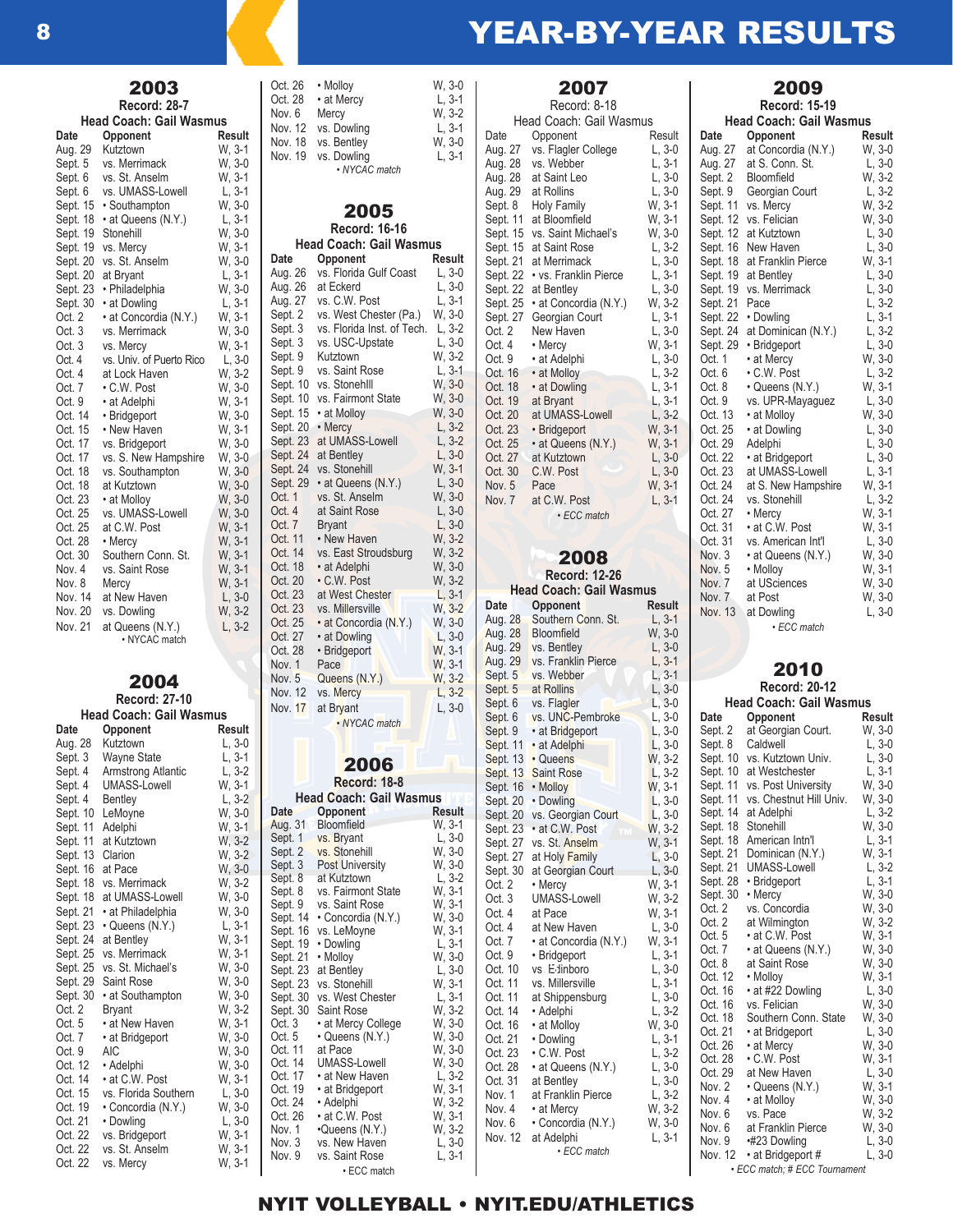## **YEAR-BY-YEAR RESULTS Property Service Service Service Service** Service Service Service Service Service Service

|          | 2011                                  |          |
|----------|---------------------------------------|----------|
|          | Record: 19-9                          |          |
|          | Head Coach: Gail Wasmus               |          |
| Date     | Opponent                              | Result   |
| Sept. 1  | Kutztown                              | L, 3-2   |
| Sept. 9  | New Haven                             | L, 3-2   |
| Sept. 13 | Southern Connecticut                  | W, 3-0   |
| Sept. 15 | Adelphi                               | $L, 3-0$ |
| Sept. 17 | <b>Franklin Pierce</b>                | W, 3-1   |
| Sept. 17 | $\cdot$ UDC                           | W, 3-0   |
| Sept. 20 | Pace                                  | $L, 3-0$ |
| Sept. 22 | • Bridgeport                          | $L, 3-1$ |
| Sept. 24 | Saint Rose                            | W, 3-0   |
| Sept. 27 | • Mercy                               | W, 3-0   |
| Sept. 29 | · C.W. Post                           | W, 3-2   |
| Sept. 30 | <b>UMass Lowell</b>                   | W, 3-1   |
| Oct. 1   | St. Michael's                         | W, 3-0   |
| Oct. 1   | Bentley                               | W. 3-1   |
| Oct. 3   | • Molloy                              | W, 3-1   |
| Oct. 4   | • Queens                              | W, 3-0   |
| Oct. 7   | Caldwell                              | W, 3-1   |
| Oct. 8   | $\cdot$ UDC                           | W, 3-0   |
| Oct. 11  | • Dowling                             | $L, 3-0$ |
| Oct. 18  | · Bridgeport                          | W, 3-2   |
| Oct. 20  | • Mercy                               | W, 3-0   |
| Oct. 25  | · C.W. Post                           | W, 3-2   |
| Oct. 27  | • Queens                              | W, 3-1   |
| Oct. 29  | • American Int'l                      | W, 3-1   |
| Nov. 1   | • Molloy                              | W, 3-0   |
| Nov. 3   | • Dowling                             | $L, 3-0$ |
| Nov. 11  | Bridgeport #                          | $L, 3-1$ |
| Nov. 17  | Bridgeport!                           | $L.3-0$  |
|          | · ECC match; # ECC Tournament; ! NCAA |          |
|          | Regional                              |          |

#### 2012 **Record: 22-10**

#### **Head Coach: Gail Wasmus**

| Date     | Opponent                                    | Result               |
|----------|---------------------------------------------|----------------------|
| Sept. 7  | vs Caldwell                                 | W. 3-2               |
| Sept. 8  | at So. New Hampshire                        | W, 3-1               |
|          | vs. Post                                    | W. 3-0               |
| Sept. 11 | Pace                                        | W. 3-0               |
| Sept. 12 | at New Haven                                | $L, 3-0$             |
| Sept. 14 | at College of St. Rose                      |                      |
| Sept. 18 | • LIU Post                                  | W, 3-0<br>W, 3-0     |
| Sept. 20 | •at District of Columbia                    | W, 3-0               |
| Sept. 25 | •at Molloy                                  | W, 3-2               |
| Sept. 27 | at Adelphi                                  | $L, 3-2$             |
| Sept. 28 | American International                      | $L, 3-2$             |
| Sept. 29 | Roberts Wesleyan                            | W. 3-2               |
| Oct. 3   | •at Dowling                                 | $L, 3-2$             |
| Oct. 5   | at Stonehill                                | W, 3-2               |
| Oct. 6   | at Franklin Pierce                          | $W, 3-1$<br>$W, 3-1$ |
| Oct. 9   | •at Queens (N.Y.)                           |                      |
| Oct. 12  | <b>UMASS-Lowell</b>                         | W, 3-1               |
| Oct. 16  | at LIU Post                                 | $L, 3-0$             |
| Oct. 18  | •District of Columbia                       | W, 3-1               |
| Oct. 19  | •at Mercy                                   | W. 3-1               |
| Oct. 23  | •Molloy                                     | W. 3-1               |
| Oct. 25  | •Bridgeport                                 | $L, 3-1$             |
| Oct. 27  | at Roberts Wesleyan                         | W, 3-1               |
|          | vs. Daemen                                  | $L, 3-1$             |
| Nov. 6   | •Queens (N.Y.)                              | $W, 3-0$             |
| Nov. 8   | •at Bridgeport                              | $L, 3-2$             |
| Nov. 10  | •Mercy                                      | W, 3-0               |
|          | vs. S. Conn. St.                            | W, 3-0               |
| Nov. 12  | •Dowling                                    | W. 3-0               |
| Nov. 16  | vs. LIU Post #                              | $L, 3-2$             |
| Nov. 29  | vs. Franklin Pierce!                        | W. 3-1               |
| Nov. 30  | vs. New Haven!!                             | $L, 3-2$             |
|          | • ECC match: # ECC Tournament: ! NCAA First |                      |
|          | Round; !! NCAA Regional Semifinal           |                      |

| 2013                |                                             |  |                            |
|---------------------|---------------------------------------------|--|----------------------------|
| <b>Record: 27-7</b> |                                             |  |                            |
|                     | <b>Head Coach: Gail Wasmus</b>              |  |                            |
| Date                | Opponent                                    |  | <b>Result</b>              |
| Sept. 6             | vs. Nyack                                   |  | W, 3-0                     |
| Sept. 7             | vs. St. Rose                                |  | W, 3-2                     |
| Sept. 18            | New Haven                                   |  |                            |
| Sept. 20            | vs. Holy Family                             |  | W, 3-0<br>W, 3-2           |
|                     | vs. Le Moyne                                |  | $W, 3-0$                   |
| Sept. 21            | at Wilmington (Del.)                        |  | W, 3-0                     |
|                     | vs. Adelphi                                 |  | W, 3-2                     |
| Sept. 22            | • Roberts Wesleyan                          |  | W, 3-0                     |
| Sept. 24            | at Pace                                     |  | W, 3-0                     |
| Sept. 26            | at American Int.                            |  |                            |
| Sept. 28            | • Daemen                                    |  | W, 3-1<br>W, 3-0           |
|                     | Stonehill                                   |  | W, 3-0                     |
| Oct. 1              | • LIU Post                                  |  | $L, 3-0$                   |
| Oct. 3              | • at Molloy                                 |  | W, 3-0                     |
| Oct. 5              | • at Mercy                                  |  | W, 3-0                     |
|                     | vs. Bentley                                 |  |                            |
| Oct. 8              | • Queens (N.Y.)                             |  | W, 3-1<br>W, 3-1<br>W, 3-2 |
| Oct. 10             | • at Bridgeport                             |  |                            |
| Oct. 12             | <b>Franklin Pierce</b>                      |  | W, 3-0                     |
| Oct. 15             | at New Haven                                |  | $L, 3-2$                   |
| Oct. 17             | • at Dowling                                |  | W, 3-1                     |
| Oct. 25             | • at Roberts Wesleyan                       |  | W, 3-0                     |
| Oct. 26             | • at Daemen                                 |  | $L, 3-0$                   |
| Oct. 29             | • at LIU Post                               |  | $L, 3-0$<br>W, $3-0$       |
| Oct. 31             | • Molloy                                    |  |                            |
| Nov. 2              | • Mercy                                     |  | W. 3-1                     |
|                     | Merrimack                                   |  | W, 3-0                     |
| Nov. 5              | • at Queens (N.Y.)                          |  | W, 3-0                     |
| Nov. 7              | • Bridgeport                                |  | $L, 3-2$                   |
| Nov. 14             | • Dowling                                   |  | W, 3-0<br>W, 3-2           |
| <b>Nov. 22</b>      | vs. LIU Post #                              |  |                            |
| <b>Nov. 23</b>      | at Bridgeport #                             |  | $L, 3-2$                   |
| Dec. 5              | vs. Dowling !                               |  | $W, 3-1$                   |
| Dec. 6              | vs. LIU Post !!                             |  | $L, 3-0$                   |
|                     | • ECC match; # ECC Tournament; ! NCAA First |  |                            |
|                     | Round; !! NCAA Regional Semifinal           |  |                            |

### 2014

|          | <b>Record: 13-17</b>           |          |
|----------|--------------------------------|----------|
|          | <b>Head Coach: Gail Wasmus</b> |          |
| Date     | Opponent                       | Result   |
| Sept. 5  | vs. Nyack                      | W, 3-1   |
|          | vs. Pace                       | W, 3-0   |
| Sept. 6  | vs. Southern Conn. St.         | W, 3-0   |
|          | vs. Saint Rose                 | W, 3-2   |
| Sept. 12 | at California (Pa.)            | $L, 3-1$ |
|          | vs. Alderson-Broaddus          | $L, 3-1$ |
| Sept. 13 | vs. Rollins                    | L. 3-1   |
|          | vs. Fairmont St.               | $L, 3-0$ |
| Sept. 16 | • at LIU Post                  | W, 3-1   |
| Sept. 18 | • Molloy                       | W, 3-0   |
| Sept. 20 | • Mercy                        | W, 3-2   |
|          | Caldwell                       | $L, 3-2$ |
| Sept. 23 | • at Queens (N.Y.)             | W, 3-1   |
| Sept. 25 | • Bridgeport                   | $L, 3-0$ |
| Oct. 2   | • Dowling                      | $L, 3-0$ |
| Oct. 3   | at Franklin Pierce             | L. 3-2   |
| Oct. 4   | at Stonehill                   | L, 3-2   |
| Oct. 7   | Adelphi                        | $L, 3-0$ |
| Oct. 9   | New Haven                      | $L, 3-0$ |
| Oct. 10  | • at Roberts Wesleyan          | $L, 3-1$ |
| Oct. 11  | • at Daemen                    | W, 3-0   |
| Oct. 14  | • LIU Post                     | L, 3-2   |
| Oct. 16  | • at Molloy                    | $L, 3-1$ |
| Oct. 17  | • at Mercy                     | W. 3-0   |
| Oct. 21  | • Queens (N.Y.)W, 3-0          |          |
| Oct. 23  | • at BridgeportL, 3-0          |          |
| Oct. 25  | Bentley                        | W, 3-2   |
| Oct. 30  | • at Dowling                   | $L, 3-1$ |
| Nov. 7   | • Daemen                       | W, 3-1   |
| Nov. 8   | • Roberts Wesleyan             | $L, 3-1$ |
|          | $\cdot$ ECC match              |          |
|          |                                |          |

#### 2015 **Record: 25-7 Head Coach: Gail Wasmus**<br>Date Opponent Results **Opponent** Results<br>
Saint Rose W, 3-0 Sept. 4 Saint Rose W, 3-0<br>Sept. 5 Post W, 3-0 Sept. 5 Post W, 3-0<br>Southern Conn. St. W, 3-2 Southern Conn. St. W, 3-2<br>at Kutztown W, 3-2 Sept. 11 at Kutztown W, 3-2<br>Sept. 12 vs. Philadephia W, 3-0 Sept. 12 vs. Philadephia W, 3-0<br>vs. Southern N.H. W, 3-2 vs. Southern N.H. W, 3-2<br>Franklin Pierce W, 3-0 Sept. 18 Franklin Pierce W, 3-0<br>Sept. 22 · Queens (N.Y.) W, 3-0 Sept. 22 **•** Queens (N.Y.) W, 3-0<br>Sept. 24 **•** at Bridgeport L, 3-1 Sept. 24 **•** at Bridgeport L, 3-1<br>Sept. 25 Assumption W, 3-0 Sept. 25 Assumption W, 3-0<br>Sept. 29 at Adelphi L, 3-2 Sept. 29 at Adelphi L, 3-2<br>Oct. 1 • at Dowling L, 3-0 **•** at Dowling L, 3-0<br>vs. Caldwell W, 3-0 Oct. 3 vs. Caldwell W, 3-0<br>at Chestnut Hill W, 3-0 at Chestnut Hill W, 3-0<br>
• Daemen W, 3-1 Oct. 9 *•* Daemen W, 3-1 Oct. 10 *•* Roberts Wesleyan W, 3-0 Oct. 13 • at LIU Post L, 3-1<br>Oct. 15 • at Mollov W 3-1 Oct. 15 *•* at Molloy W, 3-1

| UCI. 15 | • at Molloy                                 | VV, 3-1  |
|---------|---------------------------------------------|----------|
| Oct. 17 | • Mercy                                     | W. 3-0   |
|         | <b>Stone Hill</b>                           | W. 3-0   |
| Oct. 20 | · at Queens (N.Y.)                          | W. 3-0   |
| Oct. 22 | · Bridgeport                                | W. 3-2   |
| Oct. 27 | at Pace                                     | W. 3-0   |
| Oct. 29 | • Dowling                                   | $L.3-0$  |
| Nov. 6  | • at Roberts Wesleyan                       | W. 3-2   |
| Nov. 7  | · at Daemen                                 | W. 3-2   |
| Nov. 9  | • at Mercy                                  | W. 3-0   |
| Nov. 10 | • LIU Post                                  | W. 3-0   |
| Nov. 12 | at New Haven                                | $L, 3-0$ |
| Nov. 14 | • Molloy                                    | W. 3-0   |
| Nov. 20 | vs. Dowling #                               | W. 3-1   |
| Nov. 21 | at Bridgeport #                             | $L, 3-1$ |
| Dec. 3  | LIU Post!                                   | W. 3-2   |
| Dec. 4  | at Adelphi!                                 | W. 3-0   |
| Dec. 5  | Bridgeport !!!                              | W. 3-0   |
| Dec. 10 | vs. Palm Beach Atlantic % L, 3-0            |          |
|         | · ECC match; # ECC Tournament; ! NCAA First |          |
|         |                                             |          |

*Round; !! NCAA Regional Semifinal, !!! NCAA Regional Final, % NCAA Quarterfinal* 

#### 2016

#### **Record: 29-6 Head Coach: Gail Wasmus**

| Date     | Opponent                 | <b>Results</b> |
|----------|--------------------------|----------------|
| Sept. 2  | Post                     | W, 3-2         |
|          | American International   | W, 3-0         |
| Sept. 3  | Southern Connecticut St. | W, 3-1         |
|          | <b>Bloomfield</b>        | W, 3-0         |
| Sept. 9  | vs. S. New Hampshire     | W, 3-1         |
|          | at Georgian Court        | W, 3-0         |
| Sept. 10 | vs. Bentley              | W, 3-0         |
|          | vs. Caldwell             | W, 3-0         |
| Sept. 13 | • at Mercy               | W. 3-0         |
| Sept. 16 | at Franklin Pierce       | W, 3-2         |
| Sept. 17 | at Stonehill             | L, 3-1         |
| Sept. 20 | Pace                     | $L, 3-2$       |
| Sept. 22 | Concordia (N.Y.)         | W, 3-0         |
| Sept. 28 | New Haven                | W. 3-2         |
| Sept. 30 | • at Roberts Wesleyan    | W, 3-2         |
| Oct. 1   | • at Daemen              | W, 3-2         |
| Oct. 4   | • LIU Post               | W, 3-1         |
| Oct. 8   | • at Molloy              | W, 3-0         |
|          | vs. Saint Rose           | W, 3-0         |
| Oct. 11  | • Queens                 | W, 3-0         |
| Oct. 13  | • at Bridgeport          | $L, 3-2$       |
| Oct. 27  | Adelphi                  | W, 3-1         |
| Oct. 29  | • Roberts Wesleyan       | W, 3-0         |
| Oct. 30  | • Daemen                 | $L, 3-0$       |
|          | S. Connecticut State     | W, 3-0         |
| Nov. 1   | • at LIU Post            | $L, 3-0$       |
| Nov. 3   | • Molloy                 | W, 3-0         |
| Nov. 5   | • Mercy                  | W, 3-0         |
|          | Dominican (N.Y.)         | W, 3-0         |
| Nov. 8   | • at Queens (N.Y.)       | W. 3-2         |

#### Nov. 10 **•** Bridgeport W, 3-1<br>Nov. 18 vs. Bridgeport # W, 3-1 Nov. 18 vs. Bridgeport # W, 3-1<br>Nov. 19 at Daemen # W, 3-1 Nov. 19 at Daemen # W, 3-1<br>Dec. 1 vs. Adelphi ! W, 3-1 Dec. 1 vs. Adelphi ! W, 3-1<br>Dec. 2 vs. American Intl !! | 3-1 Dec. 2 vs. American Intl !! *• ECC match; # ECC Tournament; ! NCAA First Round; !! NCAA Regional Semifinal*